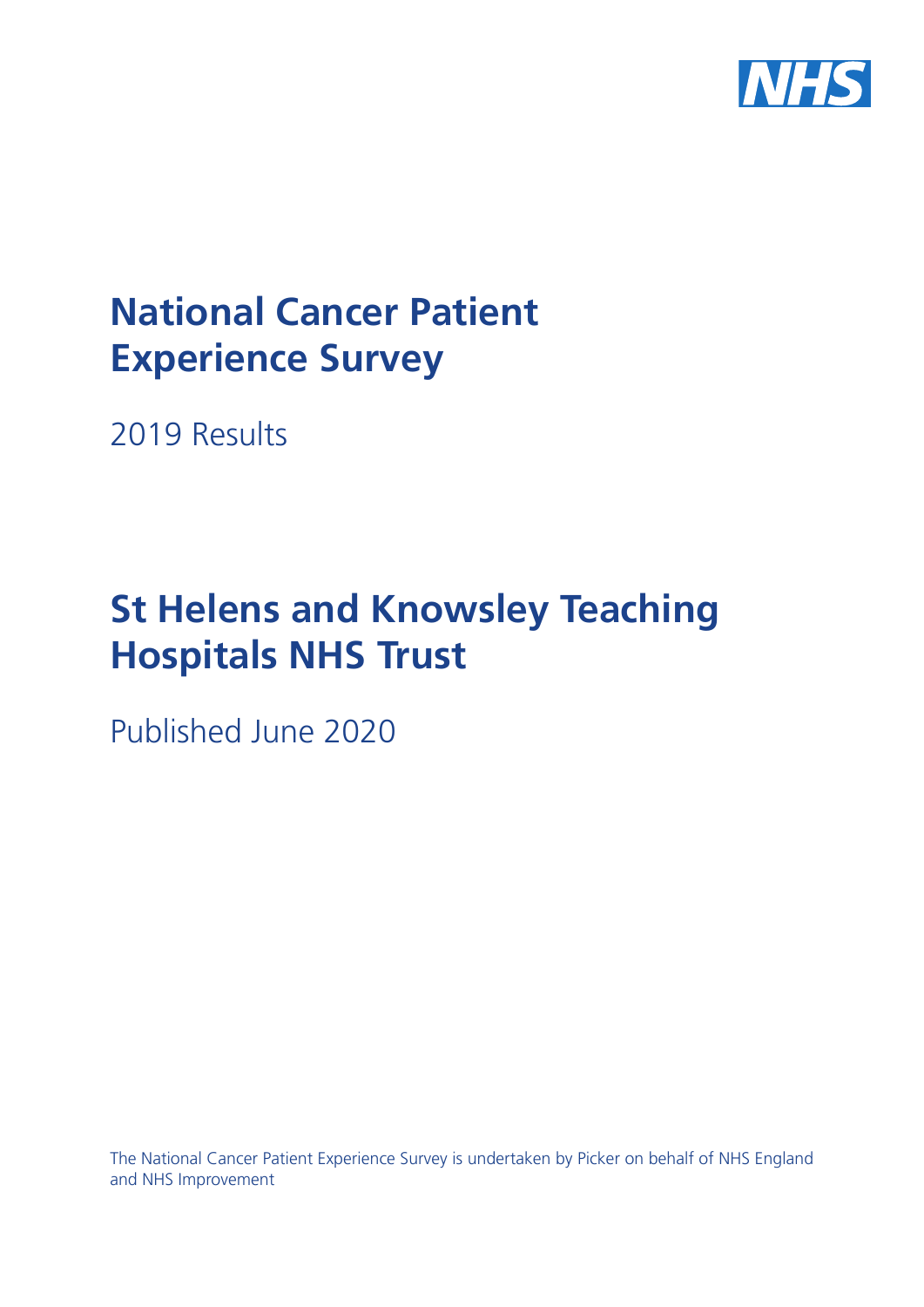# **Executive Summary** Case Mix Adjusted scores

#### **Cancer Dashboard Questions**

The following seven questions are included in phase 1 of the Cancer Dashboard developed by Public Health England and NHS England:

Q61. Patient's average rating of care scored from very poor to very good

| $\Omega$ | $\overline{2}$                                                | 3 | 4 | 5 | 6 | 7 | 8 | 9   | 10                                                                                            |  |
|----------|---------------------------------------------------------------|---|---|---|---|---|---|-----|-----------------------------------------------------------------------------------------------|--|
|          |                                                               |   |   |   |   |   |   | 9.1 |                                                                                               |  |
|          |                                                               |   |   |   |   |   |   |     | Q18. Patient definitely involved as much as they wanted in decisions about care and treatment |  |
|          |                                                               |   |   |   |   |   |   |     | Q19. Patient given the name of a CNS who would support them through their treatment           |  |
| 88%      | Q20. Patient found it very or quite easy to contact their CNS |   |   |   |   |   |   |     |                                                                                               |  |
|          |                                                               |   |   |   |   |   |   |     | Q39. Patient always felt they were treated with respect and dignity while in hospital         |  |
|          | leaving hospital                                              |   |   |   |   |   |   |     | Q41. Hospital staff told patient who to contact if worried about condition or treatment after |  |
| 62%      | treatment                                                     |   |   |   |   |   |   |     | Q55. General practice staff definitely did everything they could to support patient during    |  |

### **Questions Outside Expected Range**

|                                                                                                       |            | Case Mix Adjusted Scores   |                            |                   |
|-------------------------------------------------------------------------------------------------------|------------|----------------------------|----------------------------|-------------------|
|                                                                                                       | 2019 Score | Lower<br>Expected<br>Range | Upper<br>Expected<br>Range | National<br>Score |
| Q1. Saw GP once or twice before being told they needed to go to hospital                              | 85%        | 73%                        | 85%                        | 79%               |
| Q30. Hospital staff didn't talk in front of patient as if patient wasn't there                        | 91%        | 78%                        | 90%                        | 84%               |
| Q59. Patient felt length of time for attending clinics and appointments for cancer was about<br>right | 78%        | 61%                        | 78%                        | 69%               |
| Q61. Patient's average rating of care scored from very poor to very good                              | 9.1        | 8.6                        | 9.0                        | 8.8               |

|                                                                                                |            | Case Mix Adjusted Scores   |                            |                   |
|------------------------------------------------------------------------------------------------|------------|----------------------------|----------------------------|-------------------|
|                                                                                                | 2019 Score | Lower<br>Expected<br>Range | Upper<br>Expected<br>Range | National<br>Score |
| Q60. Someone discussed with patient whether they would like to take part in cancer<br>research | 19%        | 20%                        | 41%                        | 30%               |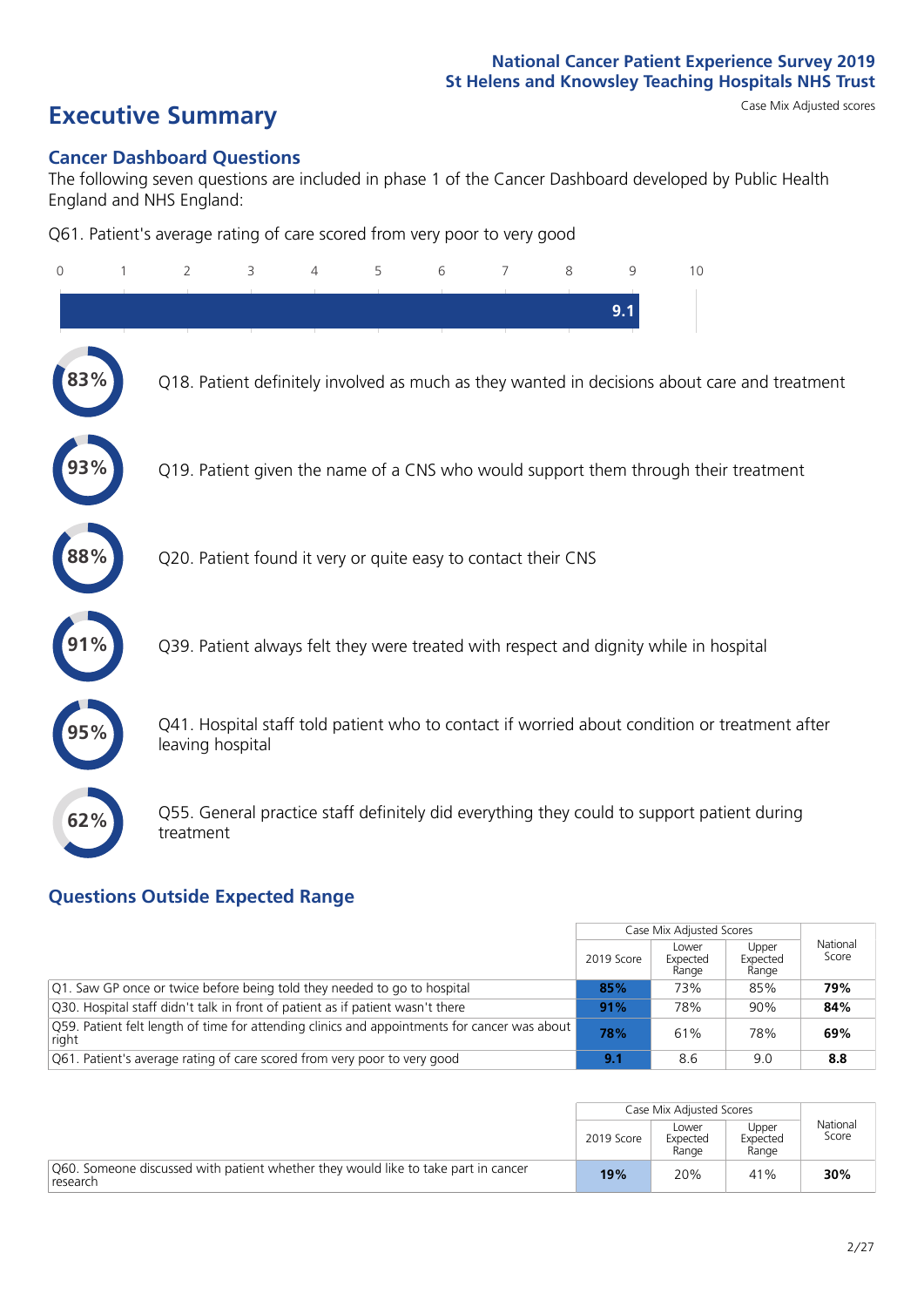# **Introduction**

The National Cancer Patient Experience Survey 2019 is the ninth iteration of the survey first undertaken in 2010. It has been designed to monitor national progress on cancer care; to provide information to drive local quality improvements; to assist commissioners and providers of cancer care; and to inform the work of the various charities and stakeholder groups supporting cancer patients.

The survey was overseen by a national Cancer Patient Experience Advisory Group. This Advisory Group set the principles and objectives of the survey programme and guided questionnaire development. The survey was commissioned and managed by NHS England. The survey provider, Picker, is responsible for designing, running and analysing the survey.

The 2019 survey involved 143 NHS Trusts. Out of 111,366 people, 67,858 people responded to the survey, yielding a response rate of 61%.

# **Methodology**

#### **Eligibility, eldwork and survey methods**

The sample for the survey included all adult (aged 16 and over) NHS patients, with a confirmed primary diagnosis of cancer, discharged from an NHS Trust after an inpatient episode or day case attendance for cancer related treatment in the months of April, May and June 2019. The fieldwork for the survey was undertaken between December 2019 and March 2020.

As in the previous four years, the survey used a mixed mode methodology. Questionnaires were sent by post, with two reminders where necessary, but also included an option to complete the questionnaire online. A Freephone helpline and email was available for respondents to opt out, ask questions about the survey, enable them to complete their questionnaire over the phone and provide access to a translation and interpreting facility for those whose first language was not English.

#### **Case-mix adjustment**

Both unadjusted and adjusted scores are presented in this report. Case-mix adjusted scores allows us to account for the impact that differing patient populations might have on results. By using the case-mix adjusted estimates we can obtain a greater understanding of how a Trust is performing given their patient population. The factors taken into account in this case-mix adjustment are gender, age, ethnic group, deprivation, and tumour group.

#### **Scoring methodology**

Fifty-two questions from the questionnaire are scored as these questions relate directly to patient experience. For all but one question (Q61), scores are presented as the percentage of positive responses out of all scored responses. For Q61, respondents rate their overall care on a scale of 0 to 10, of which the average was calculated for this question's presented score. The percentages in this report have been rounded to the nearest percentage point. Therefore, in some cases the figures do not appear to add up to 100%.

#### **Statistical significance**

In the reporting of 2019 results, appropriate statistical tests have been undertaken to identify unadjusted scores for which the change over time is 'statistically significant'. Thirty-seven scored questions in 2019 have been compared with those of 2018 and a statistically significant change between the two years has been reported where identified.

For the scored questions that are comparable beyond 2018, statistically significant change over the five years has also been reported where identified. A statistically significant difference means that the change in the result is very unlikely to have occurred by sampling variation.

#### **Suppression**

#### **Question-level suppression**

For scores where the base size per question is  $<$ 21, the score will be suppressed and replaced with an asterisk (\*). The base size will include neutral response options.

#### **Double suppression**

If any group within a particular sub-group breakdown (such as the tumour group breakdown) has <21 responses, then the figure for this particular group is suppressed and replaced with an asterisk (\*). If there is only one group within the sub-group breakdown that has <21 respondents, and is therefore suppressed, the group with the next lowest number of respondents is also supressed and replaced with an asterisk (\*) (regardless if it is greater than or less than 21).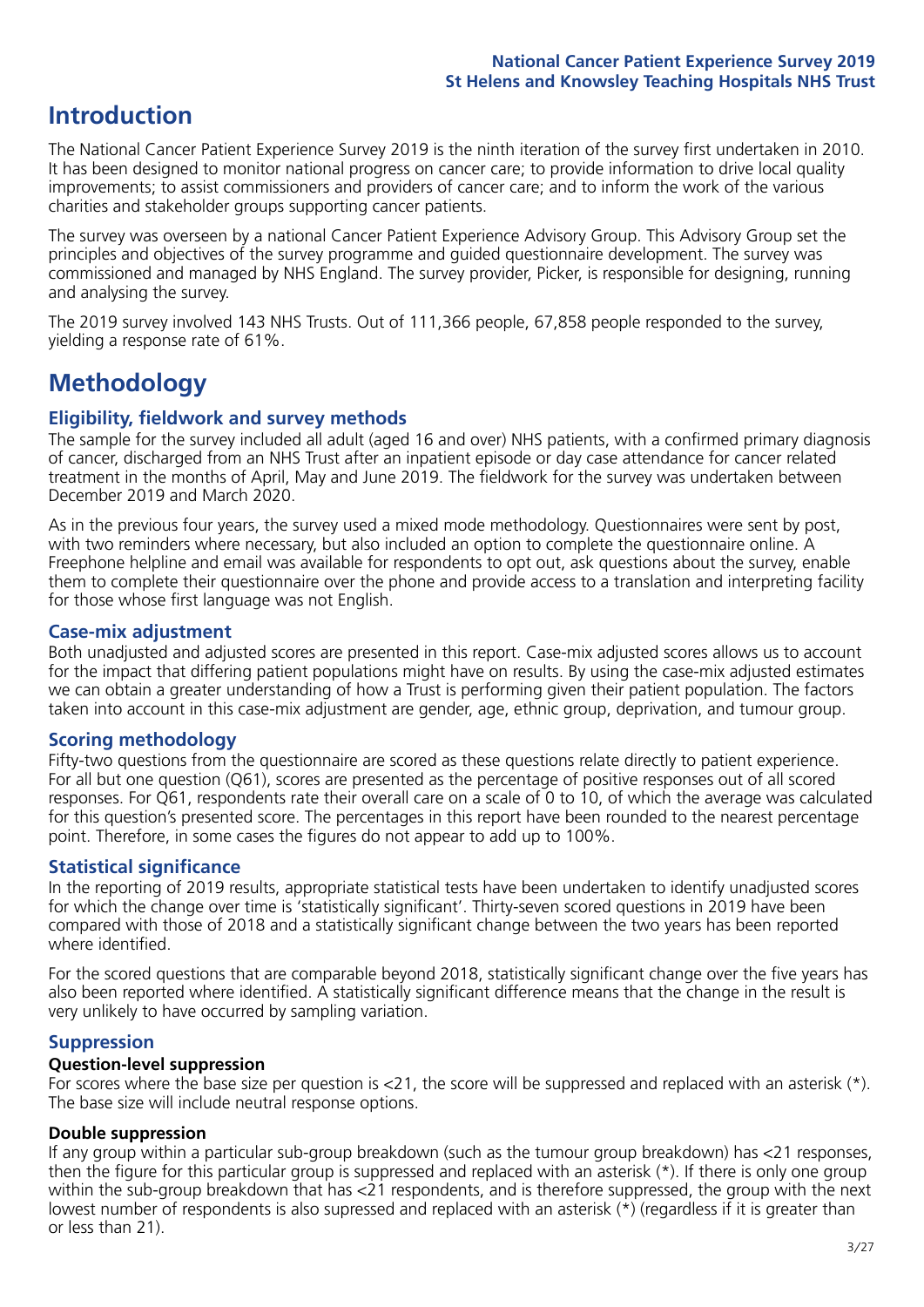## **Understanding the results**

This report shows how this Trust scored for each question in the survey, compared with national results and previous year's results. It is aimed at helping individual Trusts to understand their performance and identify areas for local improvement. Below is a description of the type of results presented within this report and how to understand them.

#### **Expected range charts**

The expected range charts in this report show a bar with the lowest and highest score received for each question nationally. Within this bar, an expected range is given (in grey) and a black diamond represents the actual score for this Trust.

Trusts whose score is above the upper limit of the expected range (in the dark blue) are positive outliers, with a score statistically significantly higher than the national mean. This indicates that the Trust performs better than what Trusts of the same size and demographics are expected to perform. The opposite is true if the score is below the lower limit of the expected range (in the light blue); these are negative outliers. For scores within the expected range (in the grey), the score is what we would expect given the Trust's size and demographics.

#### **Comparability tables**

The comparability tables show the 2018 and 2019 unadjusted scores for this Trust for each scored question. If there is a significant change from 2018 and 2019 or overall from 2015 to 2019, an arrow will be presented for the direction of change. The adjusted 2019 score will also be presented for each scored question along with the lower and upper expected range and national score. Scores above the upper limit of the expected range will be highlighted dark blue, scores below the lower limit of the expected range will be highlighted light blue, and scores within the lower and upper limit of the expected ranges will be highlighted grey.

#### **Tumour type tables**

The tumour type tables show the unadjusted scores for each scored question for each of the 13 tumour groups. The national score for that tumour group is also shown. Unadjusted scores for the same tumour type across different Trusts may not be comparable, as they do not account for the impact that differing patient populations might have on results. Central nervous system is abbreviated as 'CNS' and lower gastrointestinal tract is abbreviated as 'LGT' throughout this report.

#### **Year on year charts**

The year on year charts show five columns representing the unadjusted scores of the last five years (2015, 2016, 2017, 2018 and 2019) for each scored question.

#### **Notes on specific questions**

Following the development phase of the 2019 survey, several changes were made to the questionnaire. Six scored questions were amended (Q5, Q18, Q30, Q35, Q56 and Q60) and one non-scored question (Q29) was amended that impacted the comparability of questions Q30 to Q41. Of all questions changed or impacted by change, only Q60 is presented with historical comparisons; though the results should be interpreted with caution.

#### **Unadjusted data and case-mix adjusted data**

Unadjusted data should be used to see the actual responses from patients relating to the Trust. Case-mix adjusted data, together with expected ranges, should be used to understand whether the results are significantly higher or lower than national results taking account of the patient mix.

### **Further information**

This research was carried out in accordance with the international standard for organisations conducting social research (accreditation to ISO20252:2012; certificate number GB08/74322). The 2019 survey data has been produced and published in line with the Code of Practice for Official Statistics.

For more information on the methodology, please see the Technical Document. It can be viewed along with the 2019 questionnaire and survey quidance on the website at [www.ncpes.co.uk](https://www.ncpes.co.uk/supporting-documents). For all other outputs at National, Trust, CCG and Cancer Alliance level, please see the PDF reports, Excel tables and dashboards at [www.ncpes.co.uk.](https://www.ncpes.co.uk/current-results)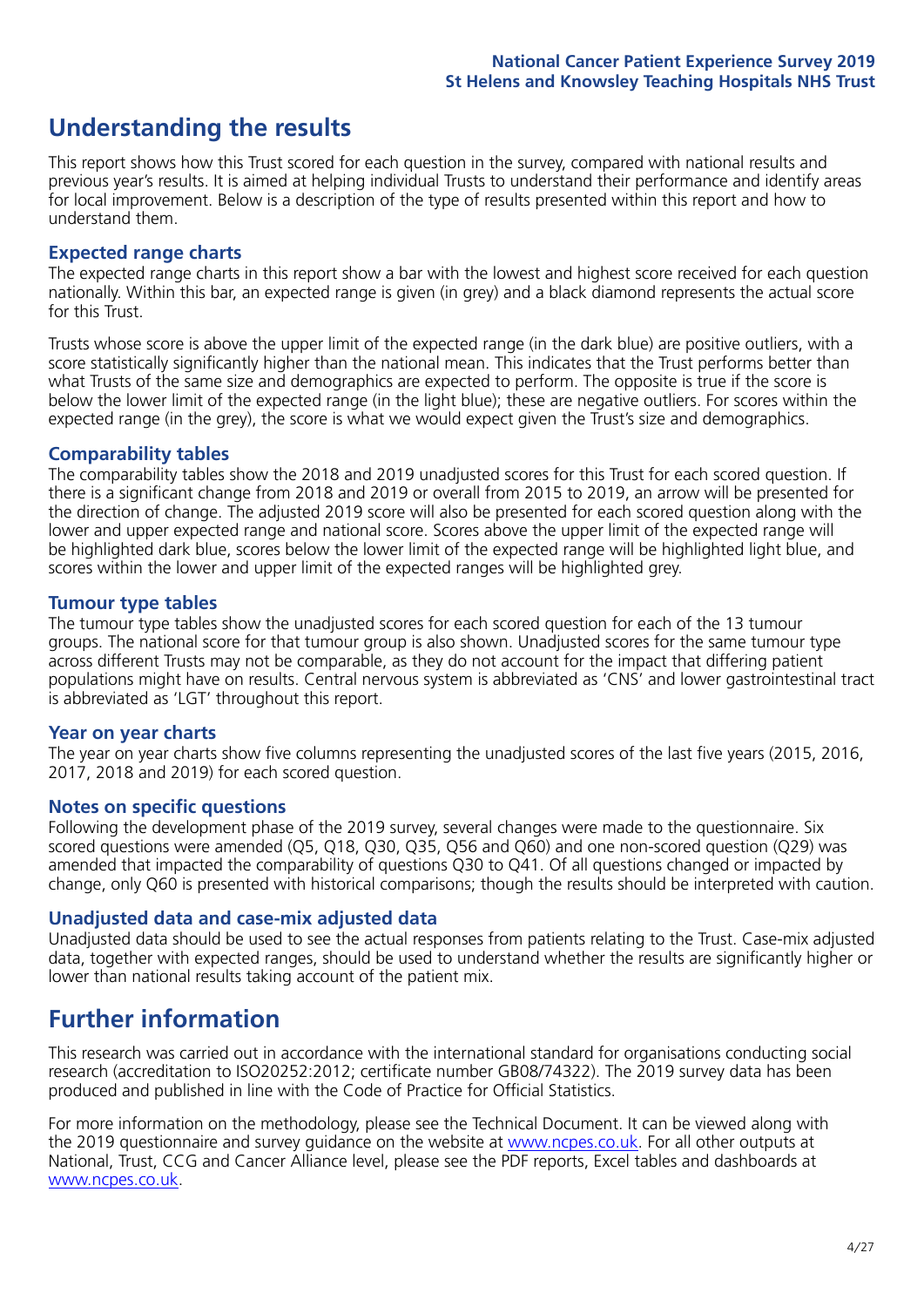### **Response Rate**

#### **Overall Response Rate**

281 patients responded out of a total of 483 patients, resulting in a response rate of 58%.

|              | Sample Size | Adjusted<br>Sample | Completed | Response Rate |
|--------------|-------------|--------------------|-----------|---------------|
| <b>Trust</b> | 523         | 483                | 281       | 58%           |
| National     | 119.855     | 111.366            | 67.858    | 61%           |

#### **Respondents by Survey Type**

|                            | Number of<br>Respondents |
|----------------------------|--------------------------|
| Online                     | 31                       |
| Paper                      | 250                      |
| Phone                      |                          |
| <b>Translation Service</b> |                          |

#### **Respondents by Tumour Group**

|                      | Number of<br>Respondents |
|----------------------|--------------------------|
| <b>Brain / CNS</b>   | ∩                        |
| <b>Breast</b>        | 52                       |
| Colorectal / LGT     | 35                       |
| Gynaecological       | 7                        |
| Haematological       | 15                       |
| <b>Head and Neck</b> | 1                        |
| Lung                 | $\overline{2}$           |
| Prostate             | 21                       |
| Sarcoma              | 3                        |
| Skin                 | 62                       |
| Upper Gastro         | 12                       |
| Urological           | 33                       |
| Other                | 38                       |

#### **Respondents by Age and Gender**

Respondents year of birth has been used to determine age. This information has been amalgamated into 8 age bands. The age and gender distribution for the Trust was as follows:

|        | Age 16-24 | Age 25-34 | Age 35-44 | Age 45-54 | Age 55-64 | Age 65-74 | Age 75-84 | Age 85+ | Total |
|--------|-----------|-----------|-----------|-----------|-----------|-----------|-----------|---------|-------|
| Male   |           |           |           |           | 31        | 43        | 33        |         | 124   |
| Female |           |           | 12        | 21        | 31        | 44        | 37        |         | 157   |
| Total  |           |           | 13        | 26        | 62        | 87        | 70        | 20      | 281   |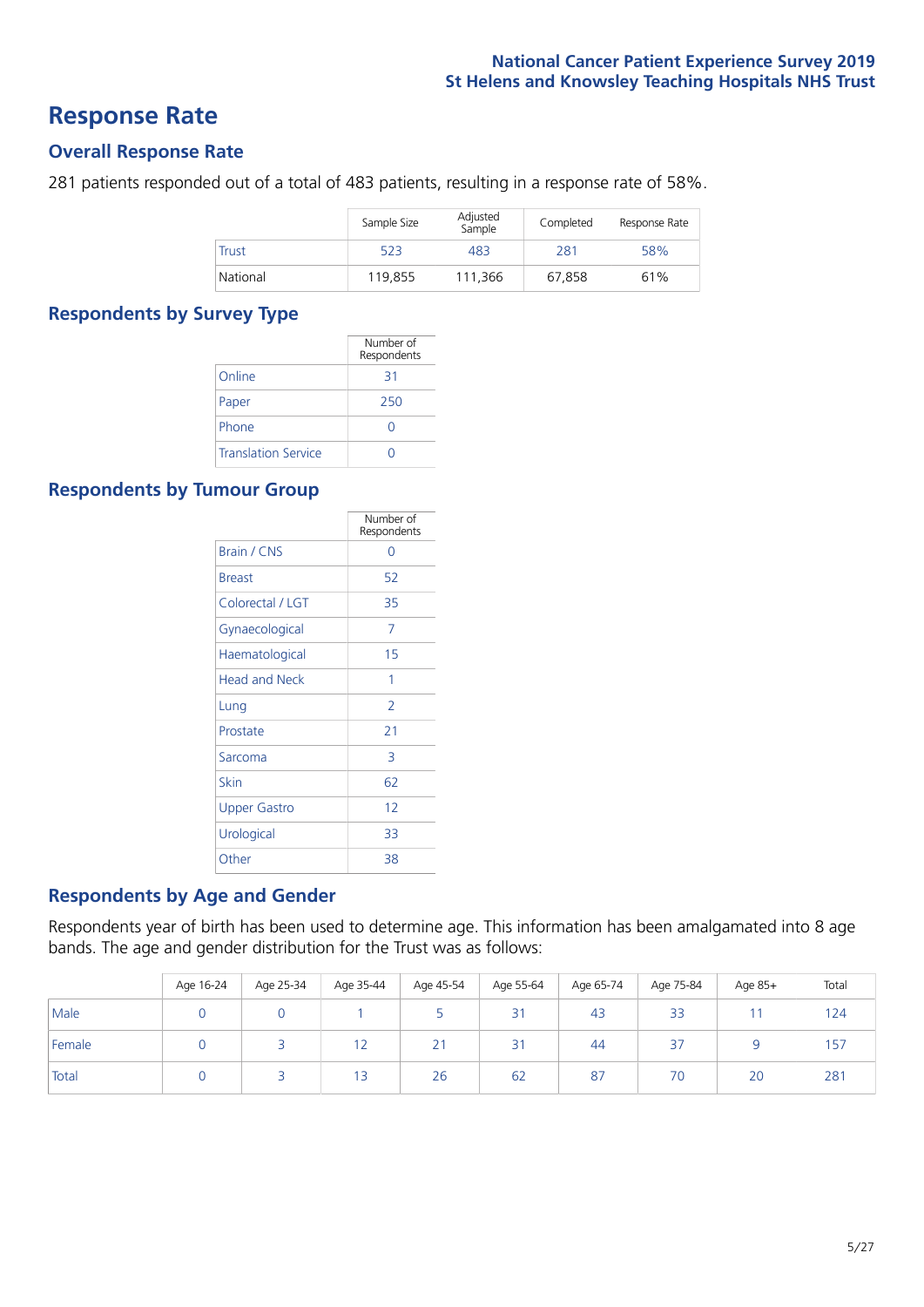# **Expected Range Charts**

| Lower Expected Range<br>Average                                                                                                                                                                                                                                                                                                                                                                                                                                                                                             |       |     | Upper Expected Range |     |     |     |            |                   | Case Mix Adjusted Score  |                 |
|-----------------------------------------------------------------------------------------------------------------------------------------------------------------------------------------------------------------------------------------------------------------------------------------------------------------------------------------------------------------------------------------------------------------------------------------------------------------------------------------------------------------------------|-------|-----|----------------------|-----|-----|-----|------------|-------------------|--------------------------|-----------------|
| <b>SEEING YOUR GP</b><br>Q1. Saw GP once or twice before being told they needed to go to<br>hospital<br>Q2. Patient thought they were seen as soon as necessary                                                                                                                                                                                                                                                                                                                                                             | $0\%$ | 10% | 20%                  | 30% | 40% | 50% | 60%        | 70%               | 80%<br>85%<br>85%        | 90% 100%        |
| <b>DIAGNOSTIC TESTS</b><br>Q5. Received all the information needed about the test<br>Q6. The length of time waiting for the test to be done was about<br>right<br>Q7. Test results explained in completely understandable way                                                                                                                                                                                                                                                                                               | 0%    | 10% | 20%                  | 30% | 40% | 50% | 60%        | 70%               | 80%<br>92%<br>84%        | 90% 100%<br>94% |
| <b>FINDING OUT WHAT WAS WRONG WITH YOU</b><br>Q10. Patient told they could bring a family member or friend when<br>first told they had cancer<br>Q11. Patient felt they were told sensitively that they had cancer<br>Q12. Patient completely understood the explanation of what was<br>wrong<br>Q13. Patient given easy to understand written information about<br>the type of cancer they had                                                                                                                             | 0%    | 10% | 20%                  | 30% | 40% | 50% | 60%        | 70%<br>72%<br>74% | 80%<br>90%<br>86%<br>76% | 100%            |
| <b>DECIDING THE BEST TREATMENT FOR YOU</b><br>Q14. Patient felt that treatment options were completely explained<br>Q15. Patient felt possible side effects were definitely explained in<br>an understandable way<br>Q16. Patient definitely given practical advice and support in dealing<br>with side effects of treatment<br>Q17. Patient definitely told about side effects that could affect<br>them in the future<br>Q18. Patient definitely involved as much as they wanted in<br>decisions about care and treatment | 0%    | 10% | 20%                  | 30% | 40% | 50% | 60%<br>62% | 70%<br>72%        | 80%<br>85%<br>77%<br>83% | 90% 100%        |
| <b>CLINICAL NURSE SPECIALIST (CNS)</b><br>Q19. Patient given the name of a CNS who would support them<br>through their treatment<br>Q20. Patient found it very or quite easy to contact their CNS<br>Q21. Patient got understandable answers to important questions<br>all or most of the time                                                                                                                                                                                                                              | 0%    | 10% | 20%                  | 30% | 40% | 50% | 60%        | 70%               | 80%<br>88%<br>90%        | 90% 100%<br>93% |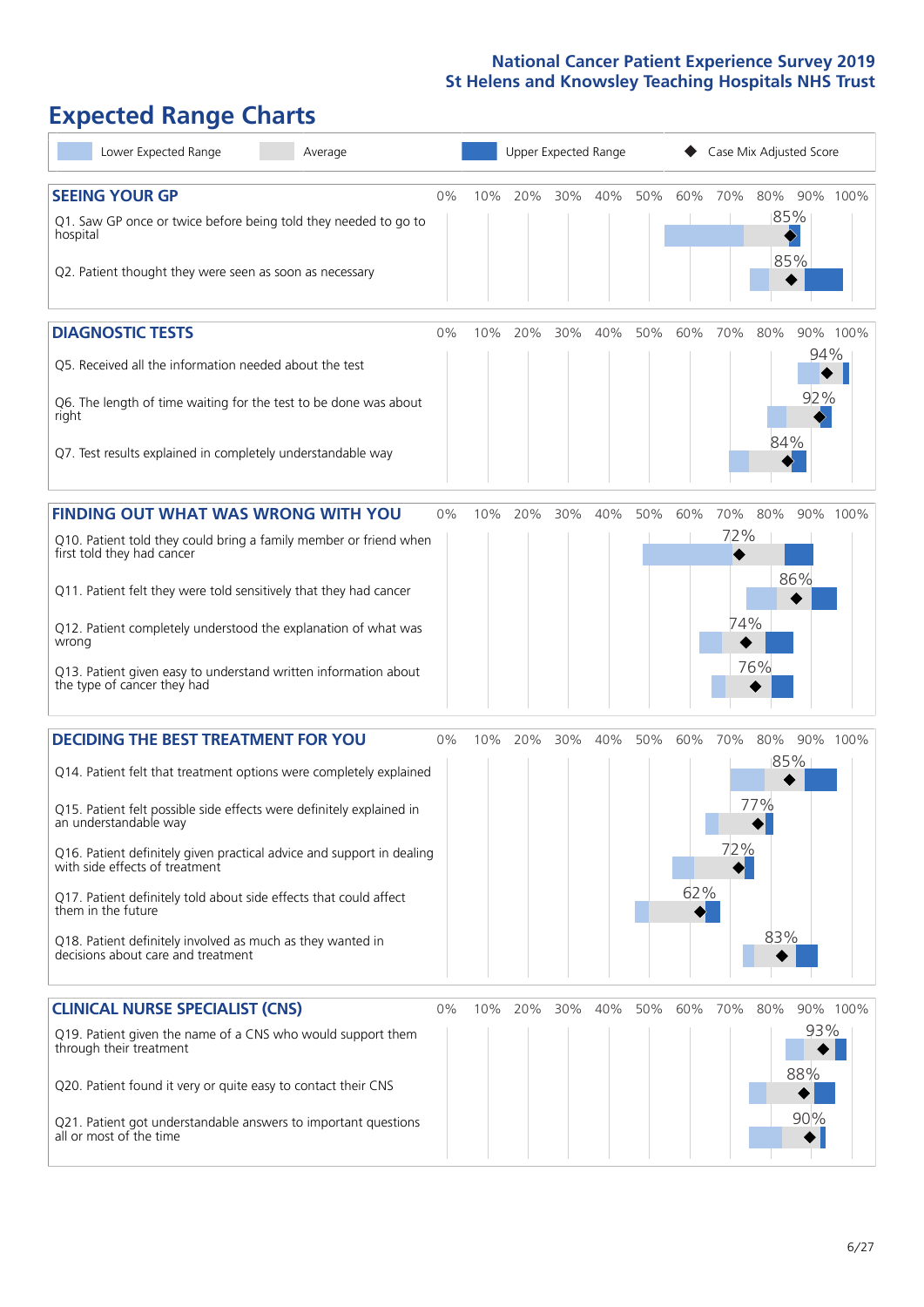# **Expected Range Charts**

| Lower Expected Range<br>Average                                                                                   |    |     | Upper Expected Range |     |     |     |     |     |     | Case Mix Adjusted Score |          |
|-------------------------------------------------------------------------------------------------------------------|----|-----|----------------------|-----|-----|-----|-----|-----|-----|-------------------------|----------|
| <b>SUPPORT FOR PEOPLE WITH CANCER</b><br>Q22. Hospital staff gave information about support or self-help          | 0% | 10% | 20%                  | 30% | 40% | 50% | 60% | 70% | 80% | 91%                     | 90% 100% |
| groups for people with cancer<br>Q23. Hospital staff discussed or gave information about the impact               |    |     |                      |     |     |     |     |     |     | 89%                     |          |
| cancer could have on day to day activities<br>Q24. Hospital staff gave information on getting financial help or   |    |     |                      |     |     |     |     | 71% |     |                         |          |
| possible benefits<br>Q25. Hospital staff told patient they could get free prescriptions                           |    |     |                      |     |     |     |     |     |     | 86%                     |          |
|                                                                                                                   |    |     |                      |     |     |     |     |     |     |                         |          |
| <b>OPERATIONS</b>                                                                                                 | 0% | 10% | 20%                  | 30% | 40% | 50% | 60% | 70% | 80% |                         | 90% 100% |
| Q27. Beforehand, patient had all the information needed about the<br>operation                                    |    |     |                      |     |     |     |     |     |     |                         | 98%      |
| Q28. Afterwards, staff completely explained how operation had<br>gone in understandable way                       |    |     |                      |     |     |     |     |     | 84% |                         |          |
| <b>HOSPITAL CARE AS AN INPATIENT</b>                                                                              | 0% | 10% | 20%                  | 30% | 40% | 50% | 60% | 70% | 80% |                         | 90% 100% |
| Q30. Hospital staff didn't talk in front of patient as if patient wasn't<br>there                                 |    |     |                      |     |     |     |     |     |     | 91%                     |          |
| Q31. Patient had confidence and trust in all doctors treating them                                                |    |     |                      |     |     |     |     |     |     | 88%                     |          |
| Q32. Patient's family or someone close definitely felt able to talk to<br>a doctor                                |    |     |                      |     |     |     |     |     | 76% |                         |          |
| Q33. Patient had confidence and trust in all the ward nurses<br>treating them                                     |    |     |                      |     |     |     |     |     | 80% |                         |          |
| Q34. Patient thought there were always or nearly always enough<br>nurses on duty to care for them                 |    |     |                      |     |     |     |     | 71% |     |                         |          |
| Q35. All hospital staff asked patient what name they prefer to be<br>called by                                    |    |     |                      |     |     |     |     |     | 76% |                         |          |
| Q36. Patient always given enough privacy when discussing<br>condition or treatment                                |    |     |                      |     |     |     |     |     |     | 90%                     |          |
| Q37. Patient definitely found hospital staff to discuss worries or<br>fears during their inpatient visit          |    |     |                      |     |     |     | 56% |     |     |                         |          |
| Q38. Hospital staff definitely did everything they could to help<br>control pain                                  |    |     |                      |     |     |     |     |     |     | 87%                     |          |
| Q39. Patient always felt they were treated with respect and dignity<br>while in hospital                          |    |     |                      |     |     |     |     |     |     | 91%                     |          |
| Q40. Patient given clear written information about what should or<br>should not do after leaving hospital         |    |     |                      |     |     |     |     |     |     | 91%                     |          |
| Q41. Hospital staff told patient who to contact if worried about<br>condition or treatment after leaving hospital |    |     |                      |     |     |     |     |     |     | 95%                     |          |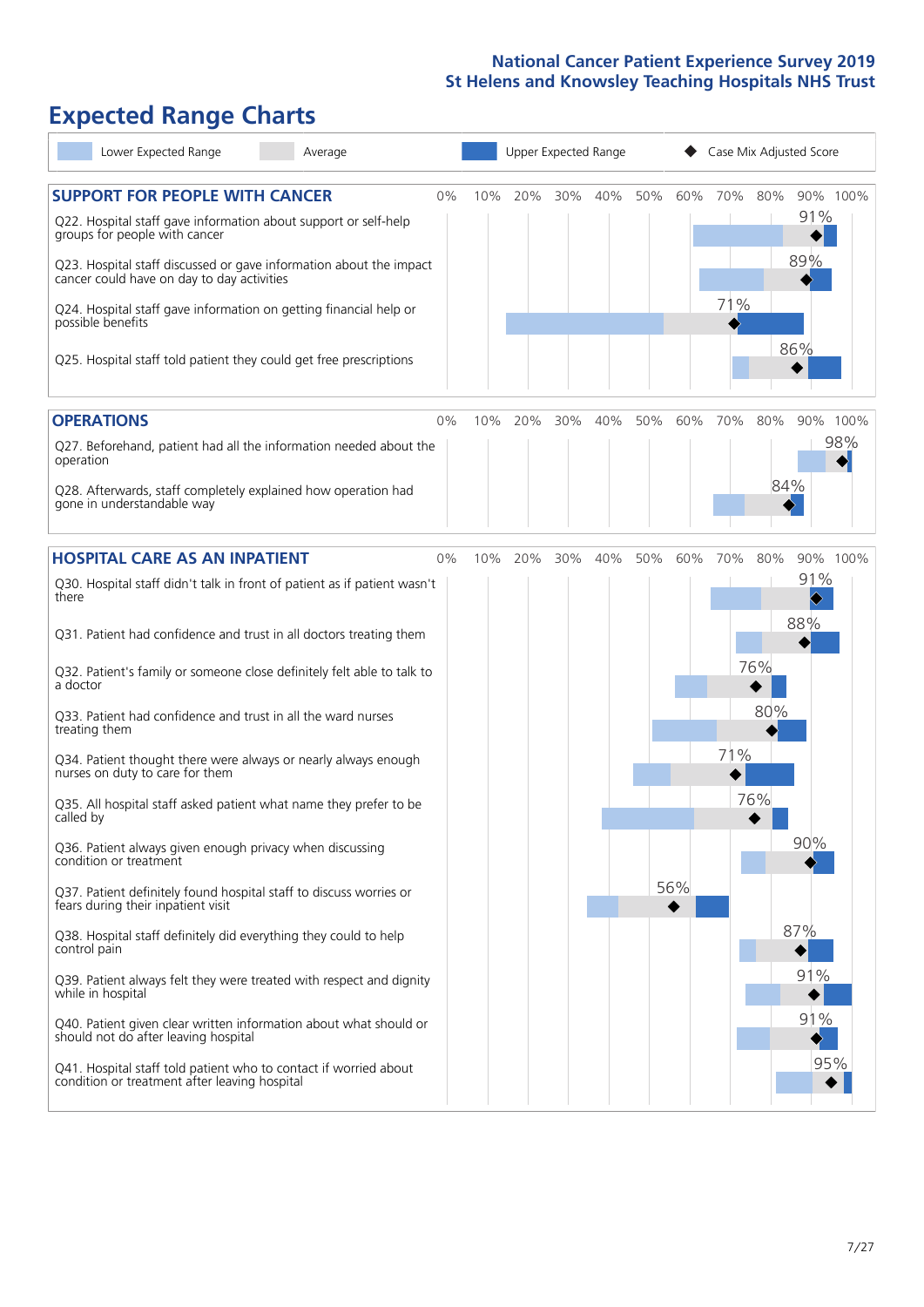# **Expected Range Charts**

| Lower Expected Range<br>Average                                                                                                                                                |                |     | Upper Expected Range |     |     |     |     | Case Mix Adjusted Score |     |          |          |
|--------------------------------------------------------------------------------------------------------------------------------------------------------------------------------|----------------|-----|----------------------|-----|-----|-----|-----|-------------------------|-----|----------|----------|
| <b>HOSPITAL CARE AS A DAY PATIENT / OUTPATIENT 0%</b><br>Q43. Patient definitely found hospital staff to discuss worries or<br>fears during their outpatient or day case visit |                | 10% | 20%                  | 30% | 40% | 50% | 60% | 70%<br>71%              | 80% |          | 90% 100% |
| Q44. Cancer doctor had the right documents at patient's last<br>outpatient appointment                                                                                         |                |     |                      |     |     |     |     |                         |     |          | 98%      |
| Q46. Beforehand patient completely had all information needed<br>about radiotherapy treatment                                                                                  |                |     |                      |     |     |     |     |                         |     | 90%      |          |
| Q47. Patient completely given understandable information about<br>whether radiotherapy was working                                                                             |                |     |                      |     |     |     |     | 71%                     |     | 88%      |          |
| Q49. Beforehand patient completely had all information needed<br>about chemotherapy treatment                                                                                  |                |     |                      |     |     |     | 61% |                         |     |          |          |
| Q50. Patient given enough information about whether<br>chemotherapy was working in a completely understandable way                                                             |                |     |                      |     |     |     |     |                         |     |          |          |
| <b>HOME CARE AND SUPPORT</b>                                                                                                                                                   | 0%             | 10% | 20%                  | 30% | 40% | 50% | 60% | 70%                     | 80% |          | 90% 100% |
| Q51. Hospital staff definitely gave family or someone close all the<br>information needed to help care at home                                                                 |                |     |                      |     |     |     |     | 64%                     |     |          |          |
| Q52. Patient definitely given enough support from health or social<br>services during treatment                                                                                |                |     |                      |     |     |     | 58% |                         |     |          |          |
| Q53. Patient definitely given enough support from health or social<br>services after treatment                                                                                 |                |     |                      |     |     | 48% |     |                         |     |          |          |
| <b>CARE FROM YOUR GENERAL PRACTICE</b>                                                                                                                                         | 0%             | 10% | 20%                  | 30% | 40% | 50% | 60% | 70%                     | 80% |          | 90% 100% |
| Q54. GP given enough information about patient's condition and<br>treatment                                                                                                    |                |     |                      |     |     |     |     |                         |     |          | 95%      |
| Q55. General practice staff definitely did everything they could to<br>support patient during treatment                                                                        |                |     |                      |     |     |     | 62% |                         |     |          |          |
| <b>YOUR OVERALL NHS CARE</b>                                                                                                                                                   | 0%             | 10% | 20%                  | 30% | 40% | 50% | 60% | 70%                     | 80% |          | 90% 100% |
| Q56. Different people treating and caring for patient always work<br>well together to give best possible care                                                                  |                |     |                      |     |     |     |     |                         | 76% |          |          |
| Q57. Patient given a care plan                                                                                                                                                 |                |     |                      |     | 42% |     |     |                         |     |          |          |
| Q58. Overall the administration of care was good or very good                                                                                                                  |                |     |                      |     |     |     |     |                         |     | 92%      |          |
| Q59. Patient felt length of time for attending clinics and<br>appointments for cancer was about right                                                                          |                |     |                      |     |     |     |     |                         | 78% |          |          |
| Q60. Someone discussed with patient whether they would like to<br>take part in cancer research                                                                                 |                |     | 19%                  |     |     |     |     |                         |     |          |          |
|                                                                                                                                                                                | $\overline{0}$ | -1  | $\overline{2}$       | 3   | 4   | 5   | 6   | 7                       | 8   | 9<br>9.1 | 10       |
| Q61. Patient's average rating of care scored from very poor to very<br>good                                                                                                    |                |     |                      |     |     |     |     |                         |     |          |          |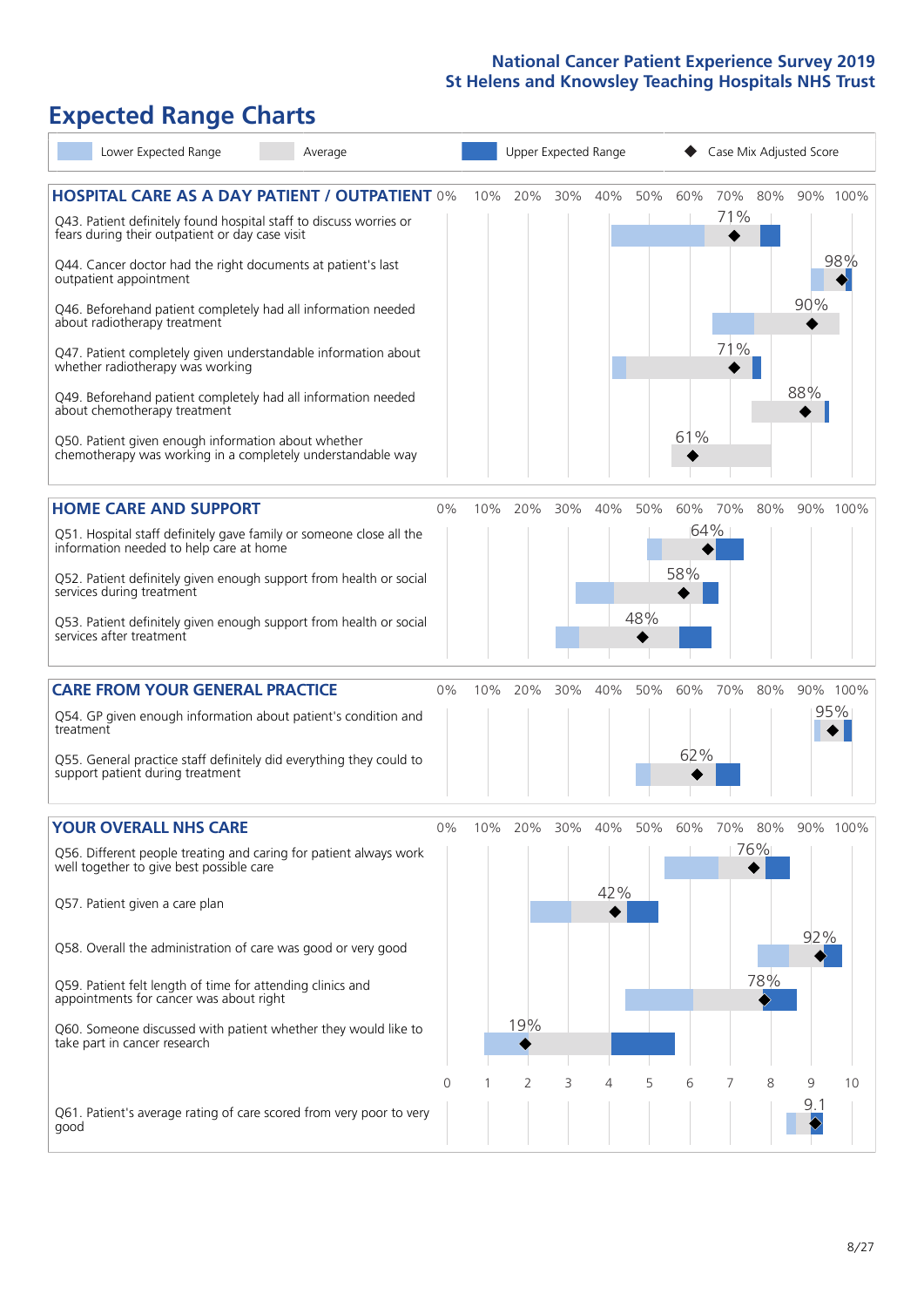# **Comparability Tables**

\* Indicates where a score has been suppressed because there are less than 21 responses.

\*\* No score available for 2018.

 $\triangle$  or  $\nabla$ 

Change 2018-2019: Indicates where 2019 score is significantly higher or lower than 2018 score Change Overall: Indicates significant change overall (2015, 2016, 2017, 2018 and 2019).

Adjusted Score below Lower Expected Range Adjusted Score between Upper and Lower Expected Ranges Adjusted Score above Upper Expected Range

|                                                                             |           |               |           | Case Mix Adjusted Scores<br>Unadjusted Scores |                                             |         |               |                                     |                |                   |
|-----------------------------------------------------------------------------|-----------|---------------|-----------|-----------------------------------------------|---------------------------------------------|---------|---------------|-------------------------------------|----------------|-------------------|
|                                                                             | 2018<br>n | 2018<br>Score | 2019<br>n | 2019<br>Score                                 | $\sim$   Change   Change  <br>2018-<br>2019 | Overall | 2019<br>Score | Lower<br>Expected Expected<br>Range | Upper<br>Range | National<br>Score |
| <b>SEEING YOUR GP</b>                                                       |           |               |           |                                               |                                             |         |               |                                     |                |                   |
| Q1. Saw GP once or twice before being told they needed to go<br>to hospital | 219       | 85%           | 197       | 88%                                           |                                             |         | 85%           | 73%                                 | 85%            | 79%               |
| Q2. Patient thought they were seen as soon as necessary                     | 283       | 84%           | 256       | 86%                                           |                                             |         | 85%           | 79%                                 | 88%            | 84%               |
| <b>DIAGNOSTIC TESTS</b>                                                     |           |               |           |                                               |                                             |         |               |                                     |                |                   |

| <b>UMUNUSIK ILSIS</b>                                                     |      |     |     |     |  |     |     |     |     |
|---------------------------------------------------------------------------|------|-----|-----|-----|--|-----|-----|-----|-----|
| Q5. Received all the information needed about the test                    | $**$ | **  | 218 | 94% |  | 94% | 92% | 98% | 95% |
| Q6. The length of time waiting for the test to be done was<br>about right | 244  | 90% | 226 | 92% |  | 92% | 84% | 92% | 88% |
| Q7. Test results explained in completely understandable way               | 249  | 80% | 229 | 85% |  | 84% | 75% | 85% | 80% |

| <b>FINDING OUT WHAT WAS WRONG WITH YOU</b>                                                      |     |     |     |     |     |     |     |     |
|-------------------------------------------------------------------------------------------------|-----|-----|-----|-----|-----|-----|-----|-----|
| Q10. Patient told they could bring a family member or friend<br>when first told they had cancer | 258 | 75% | 237 | 72% | 72% | 71% | 83% | 77% |
| Q11. Patient felt they were told sensitively that they had cancer                               | 283 | 87% | 258 | 87% | 86% | 82% | 90% | 86% |
| Q12. Patient completely understood the explanation of what<br>was wrong                         | 287 | 81% | 258 | 76% | 74% | 68% | 79% | 73% |
| Q13. Patient given easy to understand written information<br>about the type of cancer they had  | 255 | 77% | 223 | 78% | 76% | 69% | 80% | 74% |

| <b>DECIDING THE BEST TREATMENT FOR YOU</b>                                                              |      |      |     |     |  |     |     |     |     |
|---------------------------------------------------------------------------------------------------------|------|------|-----|-----|--|-----|-----|-----|-----|
| Q14. Patient felt that treatment options were completely<br>explained                                   | 246  | 83%  | 217 | 85% |  | 85% | 79% | 88% | 83% |
| Q15. Patient felt possible side effects were definitely explained<br>in an understandable way           | 256  | 77%  | 225 | 78% |  | 77% | 67% | 79% | 73% |
| Q16. Patient definitely given practical advice and support in<br>dealing with side effects of treatment | 259  | 70%  | 233 | 73% |  | 72% | 61% | 73% | 67% |
| Q17. Patient definitely told about side effects that could affect<br>them in the future                 | 230  | 65%  | 194 | 64% |  | 62% | 50% | 64% | 57% |
| Q18. Patient definitely involved as much as they wanted in<br>decisions about care and treatment        | $**$ | $**$ | 245 | 83% |  | 83% | 76% | 86% | 81% |

| <b>CLINICAL NURSE SPECIALIST (CNS)</b>                                                    |     |     |     |     |     |     |     |     |
|-------------------------------------------------------------------------------------------|-----|-----|-----|-----|-----|-----|-----|-----|
| Q19. Patient given the name of a CNS who would support them<br>through their treatment    | 274 | 93% | 242 | 92% | 93% | 88% | 96% | 92% |
| Q20. Patient found it very or quite easy to contact their CNS                             | 219 | 90% | 196 | 88% | 88% | 79% | 91% | 85% |
| Q21. Patient got understandable answers to important<br>questions all or most of the time | 204 | 90% | 183 | 90% | 90% | 83% | 92% | 87% |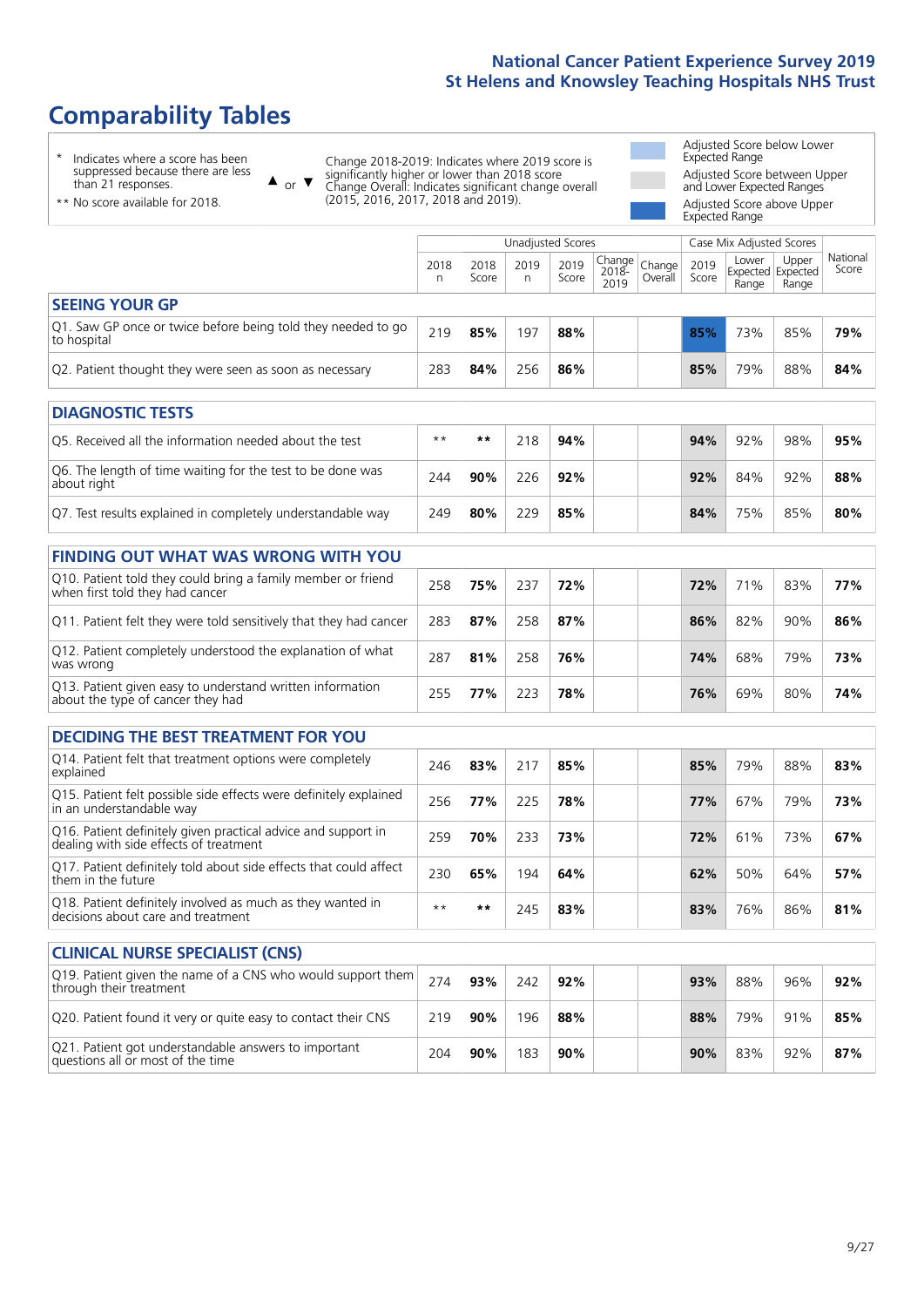# **Comparability Tables**

\* Indicates where a score has been suppressed because there are less than 21 responses.

\*\* No score available for 2018.

 $\triangle$  or  $\nabla$ 

Change 2018-2019: Indicates where 2019 score is significantly higher or lower than 2018 score Change Overall: Indicates significant change overall (2015, 2016, 2017, 2018 and 2019).

Adjusted Score below Lower Expected Range Adjusted Score between Upper and Lower Expected Ranges Adjusted Score above Upper Expected Range

|                                                                                                                   |              |               |            | Unadjusted Scores |                            |                   |               | Case Mix Adjusted Scores            |                |                   |
|-------------------------------------------------------------------------------------------------------------------|--------------|---------------|------------|-------------------|----------------------------|-------------------|---------------|-------------------------------------|----------------|-------------------|
|                                                                                                                   | 2018<br>n.   | 2018<br>Score | 2019<br>n. | 2019<br>Score     | Change<br>$2018 -$<br>2019 | Change<br>Overall | 2019<br>Score | Lower<br>Expected Expected<br>Range | Upper<br>Range | National<br>Score |
| <b>SUPPORT FOR PEOPLE WITH CANCER</b>                                                                             |              |               |            |                   |                            |                   |               |                                     |                |                   |
| Q22. Hospital staff gave information about support or self-help<br>groups for people with cancer                  | 203          | 87%           | 180        | 91%               |                            |                   | 91%           | 83%                                 | 93%            | 88%               |
| Q23. Hospital staff discussed or gave information about the<br>impact cancer could have on day to day activities  | 167          | 83%           | 157        | 89%               |                            |                   | 89%           | 78%                                 | 90%            | 84%               |
| Q24. Hospital staff gave information on getting financial help or<br>possible benefits                            | 138          | 62%           | 125        | 70%               |                            |                   | 71%           | 53%                                 | 72%            | 63%               |
| Q25. Hospital staff told patient they could get free prescriptions                                                | 127          | 83%           | 113        | 84%               |                            |                   | 86%           | 75%                                 | 89%            | 82%               |
| <b>OPERATIONS</b>                                                                                                 |              |               |            |                   |                            |                   |               |                                     |                |                   |
| Q27. Beforehand, patient had all the information needed about<br>the operation                                    | 206          | 96%           | 195        | 97%               |                            |                   | 98%           | 94%                                 | 99%            | 96%               |
| Q28. Afterwards, staff completely explained how operation had<br>gone in understandable way                       | 199          | 81%           | 191        | 84%               |                            |                   | 84%           | 73%                                 | 85%            | 79%               |
| <b>HOSPITAL CARE AS AN INPATIENT</b>                                                                              |              |               |            |                   |                            |                   |               |                                     |                |                   |
| Q30. Hospital staff didn't talk in front of patient as if patient<br>wasn't there                                 | $\star\star$ | **            | 141        | 91%               |                            |                   | 91%           | 78%                                 | 90%            | 84%               |
| Q31. Patient had confidence and trust in all doctors treating<br>them                                             | $\star\star$ | **            | 145        | 88%               |                            |                   | 88%           | 78%                                 | 90%            | 84%               |
| Q32. Patient's family or someone close definitely felt able to talk<br>to a doctor                                | $\star\star$ | **            | 121        | 77%               |                            |                   | 76%           | 64%                                 | 80%            | 72%               |
| Q33. Patient had confidence and trust in all the ward nurses<br>treating them                                     | $**$         | **            | 146        | 80%               |                            |                   | 80%           | 67%                                 | 82%            | 74%               |
| Q34. Patient thought there were always or nearly always<br>enough nurses on duty to care for them                 | $\star\star$ | **            | 145        | 71%               |                            |                   | 71%           | 55%                                 | 74%            | 64%               |
| Q35. All hospital staff asked patient what name they prefer to<br>be called by                                    | $**$         | **            | 143        | 76%               |                            |                   | 76%           | 61%                                 | 80%            | 71%               |
| Q36. Patient always given enough privacy when discussing<br>condition or treatment                                | $\star\star$ | **            | 145        | 90%               |                            |                   | 90%           | 79%                                 | 90%            | 85%               |
| Q37. Patient definitely found hospital staff to discuss worries or<br>fears during their inpatient visit          | $* *$        | **            | 106        | 57%               |                            |                   | 56%           | 42%                                 | 61%            | 52%               |
| Q38. Hospital staff definitely did everything they could to help<br>control pain                                  | $\star\star$ | **            | 129        | 88%               |                            |                   | 87%           | 76%                                 | 89%            | 83%               |
| Q39. Patient always felt they were treated with respect and<br>dignity while in hospital                          | $\star\star$ | **            | 146        | 90%               |                            |                   | 91%           | 82%                                 | 93%            | 88%               |
| Q40. Patient given clear written information about what should<br>or should not do after leaving hospital         | $**$         | **            | 135        | 92%               |                            |                   | 91%           | 80%                                 | 92%            | 86%               |
| Q41. Hospital staff told patient who to contact if worried about<br>condition or treatment after leaving hospital | $**$         | **            | 138        | 95%               |                            |                   | 95%           | 90%                                 | 98%            | 94%               |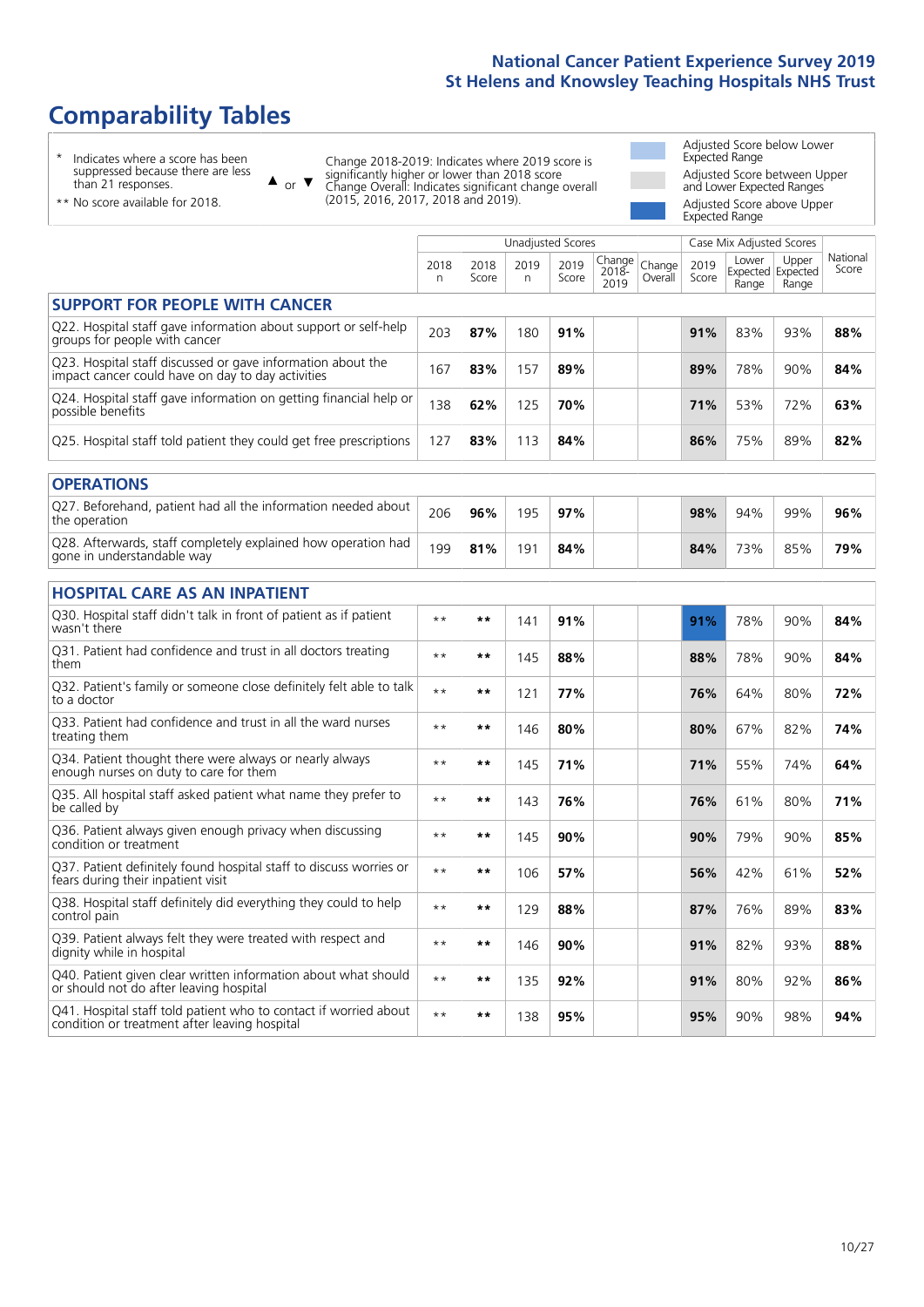# **Comparability Tables**

\* Indicates where a score has been suppressed because there are less than 21 responses.

\*\* No score available for 2018.

 $\triangle$  or  $\nabla$ 

Change 2018-2019: Indicates where 2019 score is significantly higher or lower than 2018 score Change Overall: Indicates significant change overall (2015, 2016, 2017, 2018 and 2019).

Adjusted Score below Lower Expected Range Adjusted Score between Upper and Lower Expected Ranges Adjusted Score above Upper Expected Range

|                                                                                                                       |           |               | <b>Unadjusted Scores</b> |               |                         |                   | Case Mix Adjusted Scores |                                     |                |                   |
|-----------------------------------------------------------------------------------------------------------------------|-----------|---------------|--------------------------|---------------|-------------------------|-------------------|--------------------------|-------------------------------------|----------------|-------------------|
|                                                                                                                       | 2018<br>n | 2018<br>Score | 2019<br>n.               | 2019<br>Score | Change<br>2018-<br>2019 | Change<br>Overall | 2019<br>Score            | Lower<br>Expected Expected<br>Range | Upper<br>Range | National<br>Score |
| <b>HOSPITAL CARE AS A DAY PATIENT / OUTPATIENT</b>                                                                    |           |               |                          |               |                         |                   |                          |                                     |                |                   |
| Q43. Patient definitely found hospital staff to discuss worries or<br>fears during their outpatient or day case visit | 193       | 73%           | 166                      | 71%           |                         |                   | 71%                      | 64%                                 | 77%            | 71%               |
| Q44. Cancer doctor had the right documents at patient's last<br>outpatient appointment                                | 233       | 97%           | 205                      | 98%           |                         |                   | 98%                      | 93%                                 | 99%            | 96%               |
| Q46. Beforehand patient completely had all information needed<br>about radiotherapy treatment                         | 56        | 93%           | 41                       | 90%           |                         |                   | 90%                      | 76%                                 | 97%            | 86%               |
| Q47. Patient completely given understandable information<br>about whether radiotherapy was working                    | 49        | 71%           | 38                       | 71%           |                         |                   | 71%                      | 44%                                 | 75%            | 60%               |
| Q49. Beforehand patient completely had all information needed<br>about chemotherapy treatment                         | 62        | 82%           | 62                       | 89%           |                         |                   | 88%                      | 75%                                 | 93%            | 84%               |
| Q50. Patient given enough information about whether<br>chemotherapy was working in a completely understandable way    | 55        | 64%           | 56                       | 61%           |                         |                   | 61%                      | 55%                                 | 80%            | 68%               |
| <b>HOME CARE AND SUPPORT</b>                                                                                          |           |               |                          |               |                         |                   |                          |                                     |                |                   |
| Q51. Hospital staff definitely gave family or someone close all<br>the information needed to help care at home        | 220       | 59%           | 203                      | 65%           |                         |                   | 64%                      | 53%                                 | 67%            | 60%               |
| Q52. Patient definitely given enough support from health or<br>social services during treatment                       | 136       | 62%           | 101                      | 59%           |                         |                   | 58%                      | 41%                                 | 63%            | 52%               |
| Q53. Patient definitely given enough support from health or<br>social services after treatment                        | 82        | 50%           | 64                       | 50%           |                         |                   | 48%                      | 33%                                 | 57%            | 45%               |
| CARE FROM YOUR GENERAL PRACTICE                                                                                       |           |               |                          |               |                         |                   |                          |                                     |                |                   |
| Q54. GP given enough information about patient's condition<br>and treatment                                           | 221       | 95%           | 207                      | 95%           |                         |                   | 95%                      | 92%                                 | 98%            | 95%               |
| Q55. General practice staff definitely did everything they could<br>to support patient during treatment               | 172       | 62%           | 147                      | 63%           |                         |                   | 62%                      | 50%                                 | 66%            | 58%               |
|                                                                                                                       |           |               |                          |               |                         |                   |                          |                                     |                |                   |
| <b>YOUR OVERALL NHS CARE</b><br>Q56. Different people treating and caring for patient always                          |           |               |                          |               |                         |                   |                          |                                     |                |                   |
| work well together to give best possible care                                                                         | $* *$     | $***$         | 242                      | 76%           |                         |                   | 76%                      | 67%                                 | 79%            | 73%               |
| Q57. Patient given a care plan                                                                                        | 228       | 37%           | 202                      | 44%           |                         |                   | 42%                      | 31%                                 | 44%            | 38%               |
| Q58. Overall the administration of care was good or very good                                                         | 280       | 88%           | 253                      | 92%           |                         |                   | 92%                      | 84%                                 | 93%            | 89%               |
| Q59. Patient felt length of time for attending clinics and<br>appointments for cancer was about right                 | 275       | 74%           | 249                      | 80%           |                         |                   | 78%                      | 61%                                 | 78%            | 69%               |
| Q60. Someone discussed with patient whether they would like<br>to take part in cancer research                        | 267       | 14%           | 239                      | 18%           |                         |                   | 19%                      | 20%                                 | 41%            | 30%               |
| Q61. Patient's average rating of care scored from very poor to<br>very good                                           | 273       | 8.9           | 251                      | 9.1           |                         |                   | 9.1                      | 8.6                                 | 9.0            | 8.8               |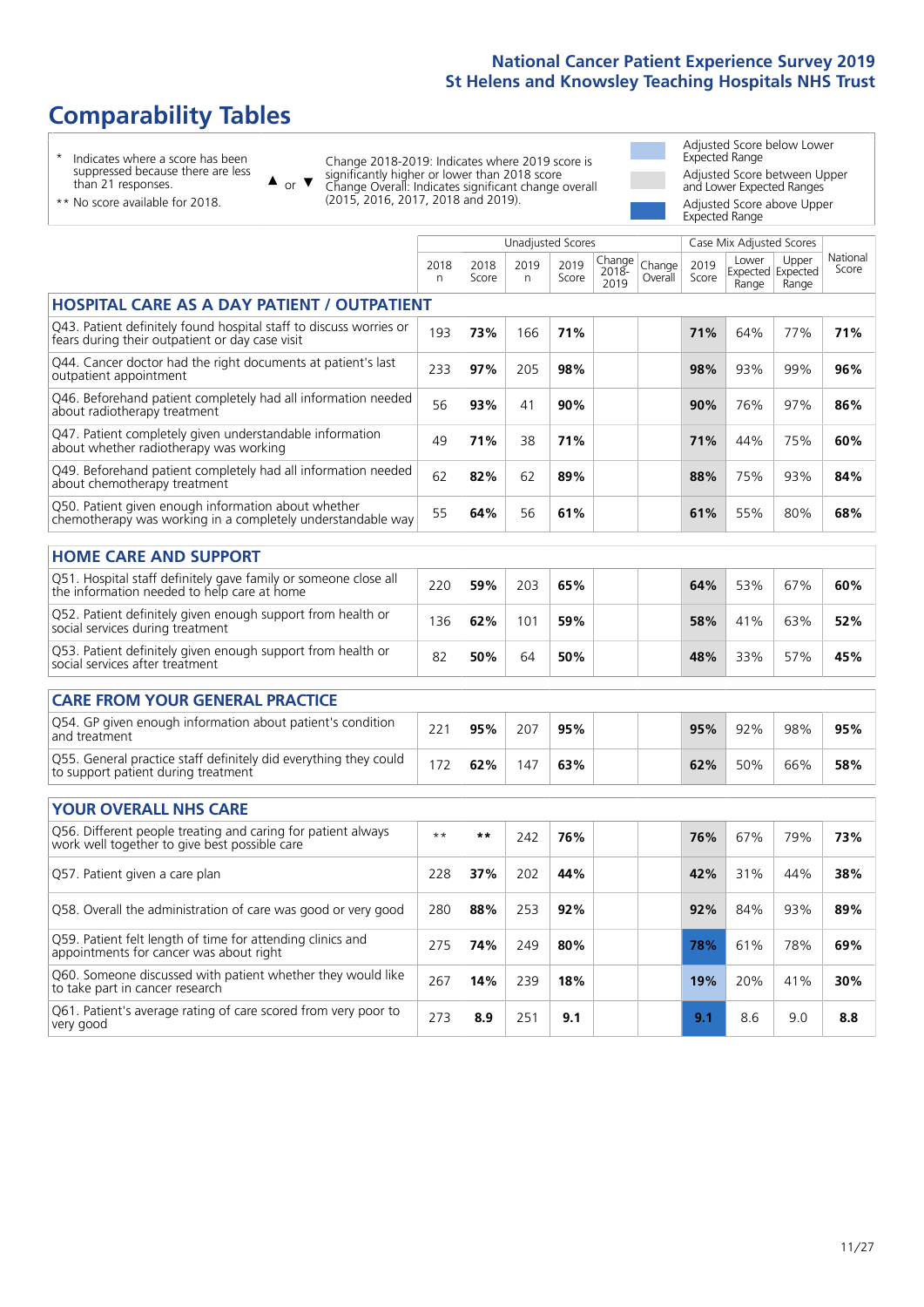# **Tumour Type Tables**

- \* Indicates where a score has been suppressed because there are less than 21 responses.
- n.a. Indicates that there were no respondents for that tumour group.

| <b>SEEING YOUR GP</b>                           |              |       |               |                   |                    |                |                  |          | Tumour Group                                        |         |                         |                 |                |             |                |
|-------------------------------------------------|--------------|-------|---------------|-------------------|--------------------|----------------|------------------|----------|-----------------------------------------------------|---------|-------------------------|-----------------|----------------|-------------|----------------|
|                                                 |              | Brain | <b>Breast</b> | Colorectal<br>LGT | ᠊ᢛ<br>Gynaecologic | Haematological | Head and<br>Neck | Lung     | Prostate                                            | Sarcoma | Skin                    | Upper<br>Gastro | —<br>Irologica | Other       | All<br>Cancers |
| Q1. Saw GP once or twice before being told they | <b>Trust</b> | n.a.  |               | 97% 83%           | $\star$            | $\star$        | n.a.             | $\star$  | $\star$                                             |         | 95%                     |                 |                | 84% 78% 88% |                |
| needed to go to hospital                        | National     | 59%   |               | 94% 75%           | 77%                |                |                  |          | 67% 79% 71% 82%                                     |         | 71% 90% 74% 83% 74% 79% |                 |                |             |                |
| Q2. Patient thought they were seen as soon as   | Trust        | n.a.  |               | 92% 83%           | $\star$            | $\star$        | $\star$          | $^\star$ | 100%                                                |         | 79%                     |                 |                | 85% 86% 86% |                |
| necessary                                       | National     | 79%   |               |                   |                    |                |                  |          | 89% 83% 81% 82% 81% 84% 86% 69% 85% 79% 85% 79% 84% |         |                         |                 |                |             |                |

#### **DIAGNOSTIC TESTS** Tumour Group

|                                                   |                                                                  | Brain | <b>Breast</b> | Colorectal<br>LGT | ᠊ᢛ<br>Gynaecologic | Haematological | Head and<br>Neck | Lung    | Prostate            | Sarcoma | Skin | Upper<br>Gastro | rological                                   | Other        | All<br>Cancers |
|---------------------------------------------------|------------------------------------------------------------------|-------|---------------|-------------------|--------------------|----------------|------------------|---------|---------------------|---------|------|-----------------|---------------------------------------------|--------------|----------------|
| Q5. Received all the information needed about     | <b>Trust</b>                                                     | n.a.  | 95%           | 88%               | $\star$            | $\star$        | n.a.             | $\star$ | $\star$             | $\ast$  | 100% |                 |                                             | 100% 93% 94% |                |
| the test                                          | National                                                         | 93%   |               | 95% 95%           | 93%                |                |                  |         | 95% 93% 95% 95% 93% |         | 96%  | 95%             |                                             | 95% 95% 95%  |                |
| Q6. The length of time waiting for the test to be | Trust                                                            | n.a.  | 93% 91%       |                   | $\star$            | $\star$        | $\star$          | $\star$ | $\star$             | $\star$ | 90%  | $\star$         | 97%                                         | 90% 92%      |                |
| done was about right                              | National I                                                       |       | 84% 91% 88%   |                   |                    |                |                  |         |                     |         |      |                 | 86% 89% 88% 87% 87% 81% 87% 84% 87% 86% 88% |              |                |
| Q7. Test results explained in completely          | Trust                                                            | n.a.  |               | 86% 84%           | $\star$            | $\star$        | $\star$          | $\star$ | $\star$             | $\star$ | 90%  |                 |                                             | 94% 81% 85%  |                |
| understandable way                                | National 71% 83% 82% 77% 77% 79% 80% 80% 78% 84% 75% 80% 76% 80% |       |               |                   |                    |                |                  |         |                     |         |      |                 |                                             |              |                |

| <b>FINDING OUT WHAT WAS WRONG WITH YOU</b>        |              |       |               |                        |                |                |                  |         | Tumour Group |         |      |                 |            |             |                |
|---------------------------------------------------|--------------|-------|---------------|------------------------|----------------|----------------|------------------|---------|--------------|---------|------|-----------------|------------|-------------|----------------|
|                                                   |              | Brain | <b>Breast</b> | olorectal.<br>LGT<br>Ū | Gynaecological | Haematological | Head and<br>Neck | Lung    | Prostate     | Sarcoma | Skin | Upper<br>Gastro | Urological | Other       | All<br>Cancers |
| Q10. Patient told they could bring a family       | <b>Trust</b> | n.a.  | 87%           | 79%                    | $\star$        | $\star$        | $\star$          | $\star$ | $\star$      | $\star$ | 57%  | $\star$         | 68%        | 69%         | 72%            |
| member or friend when first told they had cancer  | National     | 85%   | 82%           | 82%                    | 71%            | 71%            | 71%              | 77%     | 79%          | 73%     | 69%  | 76%             | 73%        |             | 75% 77%        |
| Q11. Patient felt they were told sensitively that | Trust        | n.a.  | 100% 89%      |                        | $\star$        | $\star$        | $\star$          | $\star$ | 90%          | $\star$ | 87%  | $\star$         |            | 76% 84% 87% |                |
| they had cancer                                   | National     | 79%   | 89% 87%       |                        | 82%            | 84% 87% 83%    |                  |         | 86% 84%      |         |      | 89% 81%         |            | 84% 83% 86% |                |
| Q12. Patient completely understood the            | Trust        | n.a.  | 79%           | 74%                    | $\star$        | $\star$        | $\star$          | $\star$ | 71%          | $\star$ | 82%  |                 | 79%        |             | 76% 76%        |
| explanation of what was wrong                     | National     | 66%   | 77%           | 79%                    | 73%            | 60%            | 78%              | 76%     | 79%          | 67%     | 80%  | 70%             | 77%        |             | 70% 73%        |
| Q13. Patient given easy to understand written     | Trust        | n.a.  | 88% 75%       |                        | $\star$        |                | $\star$          | $\star$ | $\star$      | $\star$ | 87%  | $\star$         |            | 73% 50%     | 78%            |
| information about the type of cancer they had     | National     | 66%   | 78%           | 73%                    | 71%            | 76%            | 69%              | 67% 83% |              | 67%     | 84%  | 67%             | 74%        | 65%         | 74%            |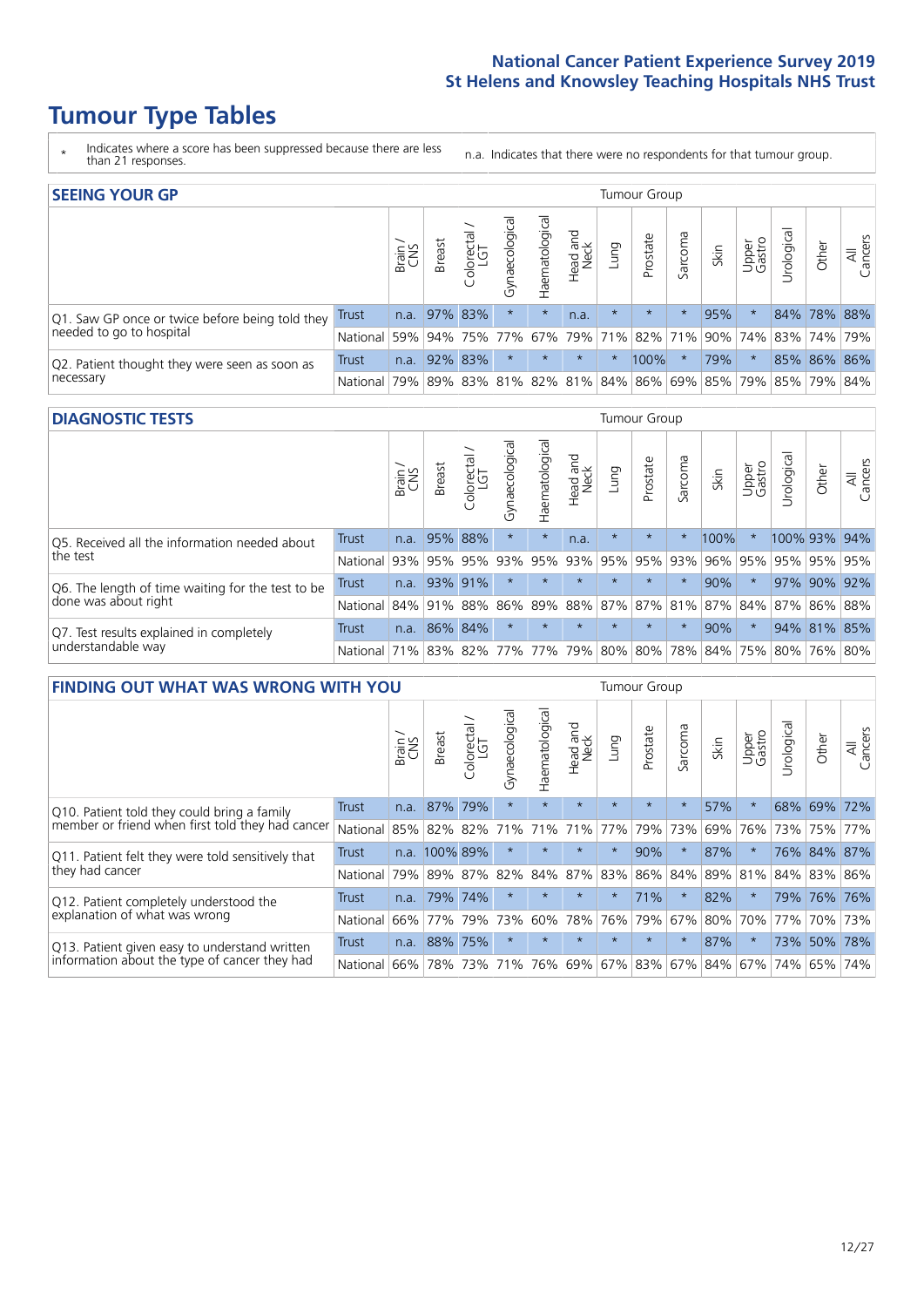# **Tumour Type Tables**

\* Indicates where a score has been suppressed because there are less than 21 responses.

n.a. Indicates that there were no respondents for that tumour group.

| <b>DECIDING THE BEST TREATMENT FOR YOU</b>         |          |       |               |                             |                |                |                         |         | <b>Tumour Group</b> |                                         |      |                 |            |         |                |
|----------------------------------------------------|----------|-------|---------------|-----------------------------|----------------|----------------|-------------------------|---------|---------------------|-----------------------------------------|------|-----------------|------------|---------|----------------|
|                                                    |          | Brain | <b>Breast</b> | olorectal.<br>LGT<br>$\cup$ | Gynaecological | Haematological | ead and<br>Neck<br>Head | Lung    | Prostate            | Sarcoma                                 | Skin | Upper<br>Gastro | Jrological | Other   | All<br>Cancers |
| Q14. Patient felt that treatment options were      | Trust    | n.a.  | 94%           | 90%                         | $\star$        | $\star$        | $\star$                 | $\star$ | $\star$             | $\star$                                 | 90%  | $\star$         | 87%        | 84%     | 85%            |
| completely explained                               | National | 85%   | 85%           | 85%                         | 85%            | 82%            | 87%                     | 84%     | 83%                 | 83%                                     | 89%  | 81%             |            | 83% 79% | 83%            |
| Q15. Patient felt possible side effects were       | Trust    | n.a.  |               | 88% 69%                     | $\star$        |                | $\star$                 | $\star$ | $\star$             | $\star$                                 | 77%  | $\star$         |            | 71% 81% | 78%            |
| definitely explained in an understandable way      | National | 69%   | 74%           | 76%                         | 75%            | 69%            | 73%                     | 74%     | 73%                 | 73%                                     | 77%  | 72%             | 71%        | 70%     | 73%            |
| Q16. Patient definitely given practical advice and | Trust    | n.a.  | 84%           | 72%                         | $\star$        | $\star$        | $\star$                 | $\star$ | $\star$             | $\star$                                 | 69%  | $\star$         |            | 66% 73% | 73%            |
| support in dealing with side effects of treatment  | National | 63%   | 70%           | 70%                         | 69%            | 65%            | 70%                     | 69%     | 65%                 | 66%                                     | 71%  | 66%             | 63%        | 64%     | 67%            |
| Q17. Patient definitely told about side effects    | Trust    | n.a.  | 74%           | 64%                         | $\star$        | $\star$        | $\star$                 | $\star$ | $\star$             | $\star$                                 | 62%  | $\star$         | $\star$    | $50\%$  | 64%            |
| that could affect them in the future               | National | 62%   | 57%           | 59%                         | 56%            | 51%            | 64%                     | 56%     | 66%                 | 54%                                     | 66%  | 53%             | 56%        | 52%     | 57%            |
| Q18. Patient definitely involved as much as they   | Trust    | n.a.  | 92%           | 85%                         | $\star$        | $\star$        | $\star$                 | $\star$ | $\star$             | $\star$                                 | 86%  | $\star$         | 73%        | 86%     | 83%            |
| wanted in decisions about care and treatment       | National | 79%   |               |                             |                |                |                         |         |                     | 81% 83% 81% 80% 81% 81% 84% 81% 87% 79% |      |                 | 79%        | 78% 81% |                |

#### **CLINICAL NURSE SPECIALIST (CNS)** Tumour Group

|                                             |                  | Brain | <b>Breast</b> | olorectal<br>LGT<br>Û | त्त<br>aecologic<br>ĞĔ | ক<br>aematologic<br>Í | Head and<br>Neck                  | Lung        | Prostate | Sarcoma | Skin    | Upper<br>Gastro | $\overline{\sigma}$<br>rologica | Other       | All<br>Cancers |
|---------------------------------------------|------------------|-------|---------------|-----------------------|------------------------|-----------------------|-----------------------------------|-------------|----------|---------|---------|-----------------|---------------------------------|-------------|----------------|
| Q19. Patient given the name of a CNS who    | <b>Trust</b>     | n.a.  |               | 96% 100%              |                        |                       | $\star$                           | $\star$     | $\star$  | $\star$ | 86%     |                 |                                 | 97% 82% 92% |                |
| would support them through their treatment  | National         | 95%   | 95%           | 92%                   | 95%                    | 92%                   | 91%                               | 94% 91% 91% |          |         | 91% 93% |                 | 85%                             | 89%         | 92%            |
| Q20. Patient found it very or quite easy to | Trust            | n.a.  | 89%           | 90%                   |                        | $\star$               | n.a.                              | $\star$     | $\star$  | $\star$ | 89%     |                 |                                 | 88% 86% 88% |                |
| contact their CNS                           | National         |       |               | 86% 84% 88%           | 85%                    | 87%                   | 86%                               | 86% 80%     |          |         |         | 86% 90% 85%     |                                 | 83% 83%     | 85%            |
| Q21. Patient got understandable answers to  | Trust            | n.a.  | 91%           | 90%                   | $\star$                | $\star$               | n.a.                              | $\star$     | $\star$  | n.a.    | 94%     | $\star$         | $\star$                         | 79%         | 90%            |
| important questions all or most of the time | National 82% 87% |       |               | 89%                   | 86%                    |                       | 89%   88%   86%   87%   87%   93% |             |          |         |         | $ 86\% $        | 87%                             | 86%         | 87%            |

| <b>SUPPORT FOR PEOPLE WITH CANCER</b>                                                             |              |       |               |            |                |                |                         |         | Tumour Group |              |         |                 |            |         |                |
|---------------------------------------------------------------------------------------------------|--------------|-------|---------------|------------|----------------|----------------|-------------------------|---------|--------------|--------------|---------|-----------------|------------|---------|----------------|
|                                                                                                   |              | Brain | <b>Breast</b> | Colorectal | Gynaecological | Haematological | ead and<br>Neck<br>Head | Fung    | Prostate     | arcoma<br>ιñ | Skin    | Upper<br>Gastro | Urological | Other   | All<br>Cancers |
| Q22. Hospital staff gave information about<br>support or self-help groups for people with         | <b>Trust</b> | n.a.  | 95%           | 85%        | $\star$        | $\star$        | $\star$                 | $\star$ | $\star$      | $\star$      | 97%     | $\star$         | $\star$    | $\star$ | 91%            |
| cancer                                                                                            | National     | 92%   | 92%           | 88%        | 87%            | 86%            | 88%                     | 87%     | 91%          | 86%          | 90%     | 88%             | 81%        | 83%     | 88%            |
| Q23. Hospital staff discussed or gave information<br>about the impact cancer could have on day to | <b>Trust</b> | n.a.  | 94%           | 93%        | $\star$        | $\star$        | $\star$                 | $\star$ | $\star$      | $\star$      | 84%     | $\star$         | $\star$    | $\star$ | 89%            |
| day activities                                                                                    | National     | 84%   |               | 86% 85%    | 82%            | 84%            | 84%                     | 83%     | 88%          | 81%          | 86%     | 83%             | 78%        | 79%     | 84%            |
| Q24. Hospital staff gave information on getting                                                   | Trust        | n.a.  | 80%           | $\star$    | $\star$        | $\star$        | $\star$                 | $\star$ | $\star$      | n.a.         | 76%     | $\star$         | $\star$    | $\star$ | 70%            |
| financial help or possible benefits                                                               | National     | 78%   | 68%           | 61%        | 66%            | 61%            | 67%                     | 72%     | 55%          | 64%          | 60%     | 64%             | 47%        | 59%     | 63%            |
| Q25. Hospital staff told patient they could get                                                   | Trust        | n.a.  | 88%           | $\star$    | $\star$        | $\star$        | n.a.                    | $\star$ | $\star$      | n.a.         | $\star$ | $\star$         | $\star$    | $\star$ | 84%            |
| free prescriptions                                                                                | National     | 82%   | 81%           | 83%        | 79%            | 87%            | 84%                     | 86%     | 80%          | 78%          | 71%     | 84%             | 73%        | 81%     | 82%            |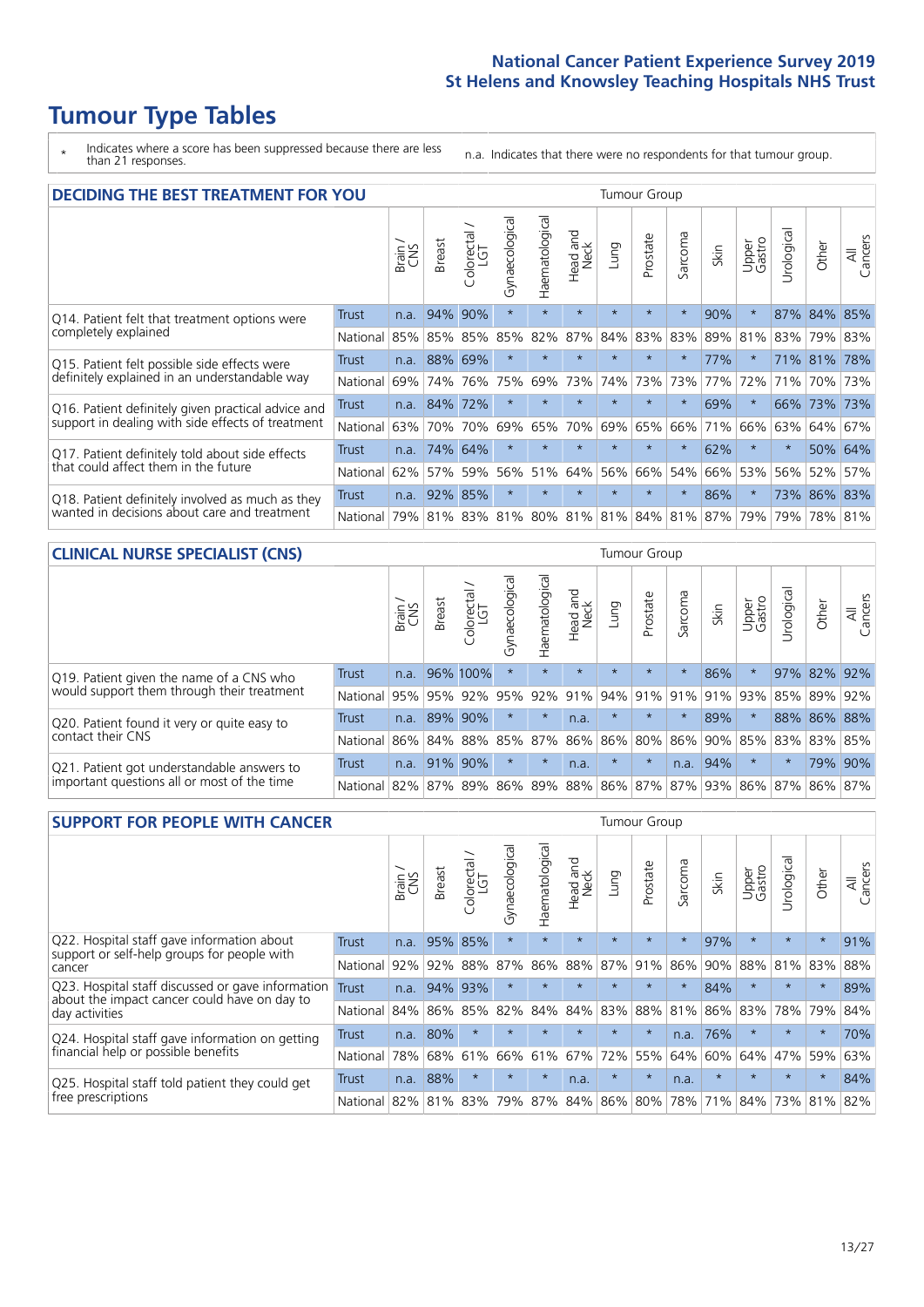# **Tumour Type Tables**

- \* Indicates where a score has been suppressed because there are less than 21 responses.
- n.a. Indicates that there were no respondents for that tumour group.

| <b>OPERATIONS</b>                                |          |       |               |            |                   |                |                     |      | Tumour Group |         |                             |                 |                                  |              |                |
|--------------------------------------------------|----------|-------|---------------|------------|-------------------|----------------|---------------------|------|--------------|---------|-----------------------------|-----------------|----------------------------------|--------------|----------------|
|                                                  |          | Brain | <b>Breast</b> | Colorectal | ল<br>Gynaecologic | Haematological | Head and<br>Neck    | Lung | Prostate     | Sarcoma | Skin                        | Upper<br>Gastro | $\overline{\sigma}$<br>Jrologica | Other        | All<br>Cancers |
| Q27. Beforehand, patient had all the information | Trust    |       | n.a. 100% 97% |            | $\star$           | $\star$        | $\star$             | n.a. | $\star$      |         | 96%                         |                 |                                  | 100% 96% 97% |                |
| needed about the operation                       | National | 96%   | 97% 96%       |            | 96%               | 94%            | 96% 95% 97% 95% 96% |      |              |         |                             | $96\%$          |                                  | 95% 95% 96%  |                |
| Q28. Afterwards, staff completely explained how  | Trust    | n.a.  | 91% 87%       |            | $\star$           | $\star$        | $\star$             | n.a. | $\star$      | $\star$ | 88%                         | $\star$         |                                  | 87% 82% 84%  |                |
| operation had gone in understandable way         | National | 76%   |               | 79% 83%    |                   |                | 79% 78% 79%         |      |              |         | 79%   78%   80%   82%   79% |                 |                                  | 76%   77%    | 79%            |

#### **HOSPITAL CARE AS AN INPATIENT** Tumour Group

|                                                                                                   |                              | Brain | Breast       | Colorectal /<br>LGT | Gynaecological | Haematological | Head and<br>Neck | Lung        | Prostate | Sarcoma | Skin      | Upper<br>Gastro | Urological              | Other   | Cancers<br>$\overline{\overline{z}}$ |
|---------------------------------------------------------------------------------------------------|------------------------------|-------|--------------|---------------------|----------------|----------------|------------------|-------------|----------|---------|-----------|-----------------|-------------------------|---------|--------------------------------------|
| Q30. Hospital staff didn't talk in front of patient                                               | Trust                        | n.a.  | 97%          | 89%                 | $\star$        | $\star$        | n.a.             | n.a.        | $\star$  | n.a.    | 100%      | $\star$         | 81%                     | $\star$ | 91%                                  |
| as if patient wasn't there                                                                        | National                     | 81%   | 86%          | 81%                 | 83%            | 84%            | 83%              | 81%         | 88%      | 86%     | 86%       | 81%             | 83%                     | 82%     | 84%                                  |
| O31. Patient had confidence and trust in all                                                      | Trust                        | n.a.  | 90% 88%      |                     | $\star$        | $\star$        | n.a.             | n.a.        | $\star$  | n.a.    | 92%       | $\star$         | 86%                     | $\star$ | 88%                                  |
| doctors treating them                                                                             | National                     | 82%   | 83%          | 85%                 | 83%            | 82%            | 87%              | 83%         | 89%      | 86%     | 85%       | 81%             | 85%                     | 80%     | 84%                                  |
| Q32. Patient's family or someone close definitely                                                 | <b>Trust</b>                 | n.a.  | 79% 72%      |                     |                | $\star$        | n.a.             | n.a.        | $\star$  | n.a.    | $\star$   |                 | $\star$                 | $\star$ | 77%                                  |
| felt able to talk to a doctor                                                                     | National                     | 67%   | 72%          | 73%                 | 72%            | 74%            | 75%              | 74%         | 72%      | 71%     | 74%       | 73%             | 71%                     | 69%     | 72%                                  |
| O33. Patient had confidence and trust in all the<br>ward nurses treating them                     | <b>Trust</b>                 | n.a.  | 68%          | 70%                 |                | $\star$        | n.a.             | n.a.        | $\star$  | n.a.    | 88%       |                 | 82%                     | $\star$ | 80%                                  |
|                                                                                                   | National                     | 72%   | 73%          | 72%                 |                | 71% 77%        | 75%              | 77%         | 79%      | 74%     | 75%       | 73%             | 77%                     | 69%     | 74%                                  |
| Q34. Patient thought there were always or nearly<br>always enough nurses on duty to care for them | <b>Trust</b>                 | n.a.  | 73%          | 70%                 |                | $\star$        | n.a.             | n.a.        | $\star$  | n.a.    | 84%       | $\star$         | 55%                     | $\star$ | 71%                                  |
|                                                                                                   | National                     | 68%   | 64%          | 62%                 | 63% 63%        |                | 65%              | 68%         | 72%      | 65%     | 70%       | 65%             | 66%                     | 60%     | 64%                                  |
| Q35. All hospital staff asked patient what name<br>they prefer to be called by                    | Trust                        | n.a.  | 74% 77%      |                     |                | $\star$        | n.a.             | n.a.        | $\star$  | n.a.    | 76%       | $\star$         | 77%                     | $\star$ | 76%                                  |
|                                                                                                   | National                     | 68%   | 62%          | 74%                 | 65%            | 72%            | 71%              | 76%         | 72%      | 74%     | 70%       | 78%             | 76%                     | 69%     | 71%                                  |
| Q36. Patient always given enough privacy when                                                     | <b>Trust</b>                 | n.a.  | 94%          | 93%                 |                | $\star$        | n.a.             | n.a.        | $\star$  | n.a.    | 92%       |                 | 77%                     | $\star$ | 90%                                  |
| discussing condition or treatment                                                                 | National                     | 78%   |              | 84% 85%             | 81%            | 86%            | 87%              | 84%         | 88%      | 84%     | 84%       | 84%             | 85%                     | 82%     | 85%                                  |
| Q37. Patient definitely found hospital staff to                                                   | <b>Trust</b>                 | n.a.  | 58%          | 62%                 |                | $\star$        | n.a.             | n.a.        | $\star$  | n.a.    | $\star$   | $\star$         | $\star$                 | $\star$ | 57%                                  |
| discuss worries or fears during their inpatient visit                                             | National                     | 45%   |              | 51% 55%             |                | 51% 56%        | 52%              | 49%         | 53%      | 54%     | 51%       |                 | 53% 49%                 | 46%     | 52%                                  |
| Q38. Hospital staff definitely did everything they                                                | <b>Trust</b>                 |       | n.a. 80% 85% |                     | $\star$        | $\star$        | n.a.             | n.a.        | $\star$  | n.a.    | $\star$   | $\star$         | $\star$                 | $\star$ | 88%                                  |
| could to help control pain                                                                        | National                     | 85%   | 83%          | 84%                 | 82%            | 82%            | 80%              | 84%         | 85%      | 83%     |           | 85% 82%         | 81%                     | 82%     | 83%                                  |
| Q39. Patient always felt they were treated with                                                   | <b>Trust</b>                 | n.a.  | 84% 89%      |                     |                | $\star$        | n.a.             | n.a.        | $\star$  | n.a.    | 92%       |                 | 86%                     | $\star$ | 90%                                  |
| respect and dignity while in hospital                                                             | National                     | 85%   | 87%          | 87%                 | 85%            | 89%            | 87%              | 88%         | 91%      | 89%     | 89%       | 88%             | 90%                     | 86%     | 88%                                  |
| Q40. Patient given clear written information<br>about what should or should not do after leaving  | <b>Trust</b>                 | n.a.  | 93%          | 96%                 |                | $\star$        | n.a.             | n.a.        | $\star$  | n.a.    | 96%       |                 | 100%                    | $\star$ | 92%                                  |
| hospital                                                                                          | National                     | 80%   | 89%          | 86%                 | 86%            | 83%            | 87%              | 82%         | 91%      | 85%     | 90% 82%   |                 | 87%                     | 83%     | 86%                                  |
| Q41. Hospital staff told patient who to contact<br>if worried about condition or treatment after  | <b>Trust</b>                 | n.a.  | 96% 89%      |                     | $\star$        | $\star$        | n.a.             | n.a.        | $\star$  |         | n.a. 100% | $\star$         | $\star$                 | $\star$ | 95%                                  |
| leaving hospital                                                                                  | National 94% 95% 95% 93% 96% |       |              |                     |                |                |                  | 93% 92% 96% |          |         |           |                 | 94% 95% 92% 92% 93% 94% |         |                                      |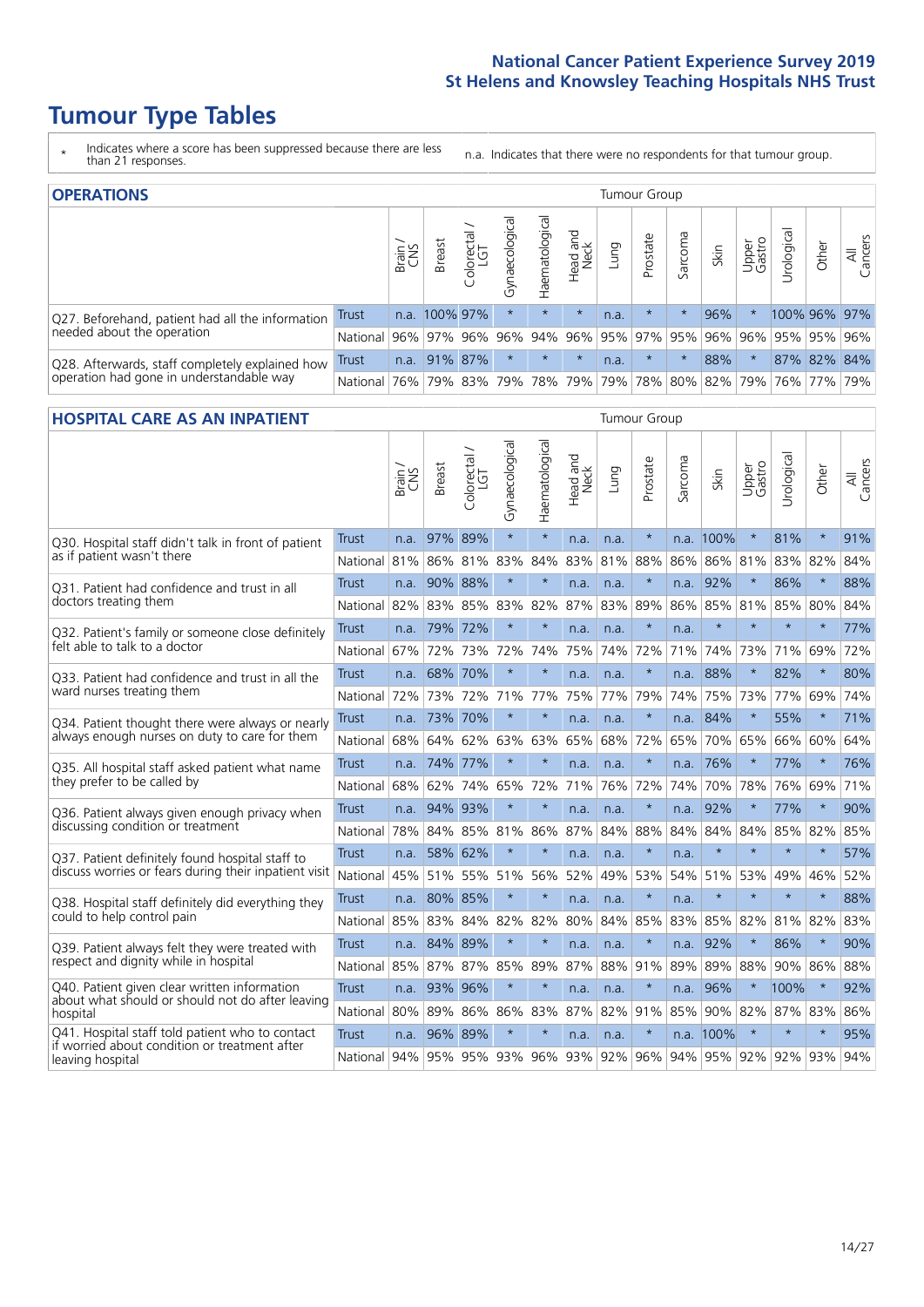# **Tumour Type Tables**

\* Indicates where a score has been suppressed because there are less than 21 responses.

n.a. Indicates that there were no respondents for that tumour group.

| <b>HOSPITAL CARE AS A DAY PATIENT / OUTPATIENT</b>                                                                    |              |       |               |                               |                |                       |                         |         | <b>Tumour Group</b> |             |         |                 |            |         |                |  |  |
|-----------------------------------------------------------------------------------------------------------------------|--------------|-------|---------------|-------------------------------|----------------|-----------------------|-------------------------|---------|---------------------|-------------|---------|-----------------|------------|---------|----------------|--|--|
|                                                                                                                       |              | Brain | <b>Breast</b> | colorectal /<br>LGT<br>$\cup$ | Gynaecological | <b>Haematological</b> | aad and<br>Neck<br>Head | Lung    | Prostate            | arcoma<br>S | Skin    | Upper<br>Gastro | Jrological | Other   | All<br>Cancers |  |  |
| Q43. Patient definitely found hospital staff to                                                                       | <b>Trust</b> | n.a.  | 71%           | 64%                           | $\star$        | $\star$               | $\star$                 | $\star$ | $\star$             | $\star$     | 71%     | $\star$         | $^\star$   | 72%     | 71%            |  |  |
| discuss worries or fears during their outpatient or<br>day case visit                                                 | National     | 66%   | 68%           | 73%                           | 70%            | 73%                   | 72%                     | 70%     | 74%                 | 72%         | 72%     | 71%             | 67%        | 68%     | 71%            |  |  |
| Q44. Cancer doctor had the right documents at<br>patient's last outpatient appointment                                | Trust        | n.a.  | 100%100%      |                               | $\star$        | $\star$               | $\star$                 | $\star$ | $\star$             | $\star$     | 95%     | $\star$         | 100% 94%   |         | 98%            |  |  |
|                                                                                                                       | National     | 94%   | 96%           | 96%                           | 96%            | 97%                   | 96%                     | 96%     | 96%                 | 96%         | 96%     | 94%             | 96%        | 95%     | 96%            |  |  |
| Q46. Beforehand patient completely had<br>all information needed about radiotherapy                                   | Trust        | n.a.  | 95%           | $\star$                       | $\star$        | $\star$               | n.a.                    | n.a.    | $\star$             | n.a.        |         | $\star$         | n.a.       | $\star$ | 90%            |  |  |
| treatment                                                                                                             | National     | 91%   | 88%           | 83%                           | 88%            | 84%                   | 86%                     | 86%     | 88%                 | 88%         | 84%     | 86%             | 83%        | 84%     | 86%            |  |  |
| Q47. Patient completely given understandable                                                                          | Trust        | n.a.  | $\star$       | $\star$                       | $\star$        | $\star$               | n.a.                    | n.a.    | $\star$             | n.a.        | $\star$ | $\star$         | n.a.       | $\star$ | 71%            |  |  |
| information about whether radiotherapy was<br>working                                                                 | National     | 56%   | 60%           | 57%                           | 61%            | 62%                   | 63%                     | 59%     | 60%                 | 67%         | 57%     | 52%             | 59%        | 59%     | 60%            |  |  |
| Q49. Beforehand patient completely had all                                                                            | Trust        | n.a.  | $\star$       | $\star$                       | n.a.           | $\star$               | n.a.                    | $\star$ | n.a.                | n.a.        | $\star$ | $\star$         | $\star$    | $\star$ | 89%            |  |  |
| information needed about chemotherapy<br>treatment                                                                    | National     | 80%   | 82%           | 86%                           | 87%            | 85%                   | 79%                     | 84%     | 86%                 | 86%         | 90%     | 84%             | 85%        | 85%     | 84%            |  |  |
| Q50. Patient given enough information about<br>whether chemotherapy was working in a<br>completely understandable way | Trust        | n.a.  | $\star$       | $\star$                       | n.a.           | $\star$               | n.a.                    | $\star$ | n.a.                | n.a.        | n.a.    | $\star$         | $\star$    | $\star$ | 61%            |  |  |
|                                                                                                                       | National     | 54%   | 62%           | 64%                           | 68%            | 75%                   | 57%                     | 67%     | 66%                 | 71%         | 79%     | 61%             | 68%        | 69%     | 68%            |  |  |

#### **HOME CARE AND SUPPORT** Tumour Group

|                                                                                                                   |              | Brain | <b>Breast</b> | olorectal<br>LGT<br>Ü | ᢛ<br>Gynaecologic | Haematological | ad and<br>Neck<br>Head | <b>Dung</b> | Prostate | Sarcoma | Skin    | Upper<br>Gastro | Irological  | Other       | All<br>Cancers |
|-------------------------------------------------------------------------------------------------------------------|--------------|-------|---------------|-----------------------|-------------------|----------------|------------------------|-------------|----------|---------|---------|-----------------|-------------|-------------|----------------|
| Q51. Hospital staff definitely gave family or<br>someone close all the information needed to<br>help care at home | <b>Trust</b> | n.a.  |               | 73% 70%               | $\star$           | $\star$        | $\star$                | $\star$     | $\star$  | $\star$ | 67%     | $\star$         |             | 58% 68% 65% |                |
|                                                                                                                   | National     | 58%   | 58%           | 63%                   | 57%               |                | 62% 67%                |             | 59% 61%  |         | 62% 65% | 60%             |             | 59% 55%     | 60%            |
| Q52. Patient definitely given enough support<br>from health or social services during treatment                   | Trust        | n.a.  |               | 59% 64%               | $\star$           | $\star$        | $\star$                | $\star$     | $\star$  |         | $\star$ | $\star$         | $\star$     | $\star$     | 59%            |
|                                                                                                                   | National     | 42%   | 52%           | 60%                   |                   | 45% 51%        | 59%                    | 50%         | 48%      |         | 53% 57% |                 | 54% 48% 51% |             | 52%            |
| Q53. Patient definitely given enough support<br>from health or social services after treatment                    | Trust        | n.a.  | $\star$       | $\star$               | $\star$           |                | $\star$                | $\star$     | $\star$  | n.a.    | $\star$ | $\star$         | $\star$     | $\star$     | 50%            |
|                                                                                                                   | National l   | 39%   | 41% 53%       |                       | 39%               | $ 43\% $       | 56%                    | 40%         | 46%      | 48%     | 59%     | 47%             | 44%         | 44%         | 45%            |

| <b>CARE FROM YOUR GENERAL PRACTICE</b>                                                                     |              |        |               |                   |                | Tumour Group   |                  |      |          |         |      |                 |                                         |         |                |
|------------------------------------------------------------------------------------------------------------|--------------|--------|---------------|-------------------|----------------|----------------|------------------|------|----------|---------|------|-----------------|-----------------------------------------|---------|----------------|
|                                                                                                            |              | Brain, | <b>Breast</b> | Colorectal<br>LGT | Gynaecological | Haematological | Head and<br>Neck | Lung | Prostate | Sarcoma | Skin | Upper<br>Gastro | Urologica                               | Other   | All<br>Cancers |
| Q54. GP given enough information about<br>patient's condition and treatment                                | Trust        | n.a.   |               | 97% 94%           | $\star$        | $\star$        | $\star$          | n.a. | $\star$  |         | 98%  | $\star$         | 100% 89% 95%                            |         |                |
|                                                                                                            | National 91% |        |               | 96% 95%           | 95%            |                |                  |      |          |         |      |                 | 96% 94% 94% 96% 94% 96% 93% 95% 94% 95% |         |                |
| Q55. General practice staff definitely did<br>everything they could to support patient during<br>treatment | <b>Trust</b> | n.a.   | 55%           | $\star$           | $\star$        | $\star$        | $\star$          | n.a. | $\star$  | n.a.    | 63%  | $\star$         | $\star$                                 | 67% 63% |                |
|                                                                                                            | National     | 55%    |               | 58% 59%           | 56%            |                | 56% 59%          |      |          |         |      |                 | 56% 64% 56% 65% 59% 59% 55%             |         | 58%            |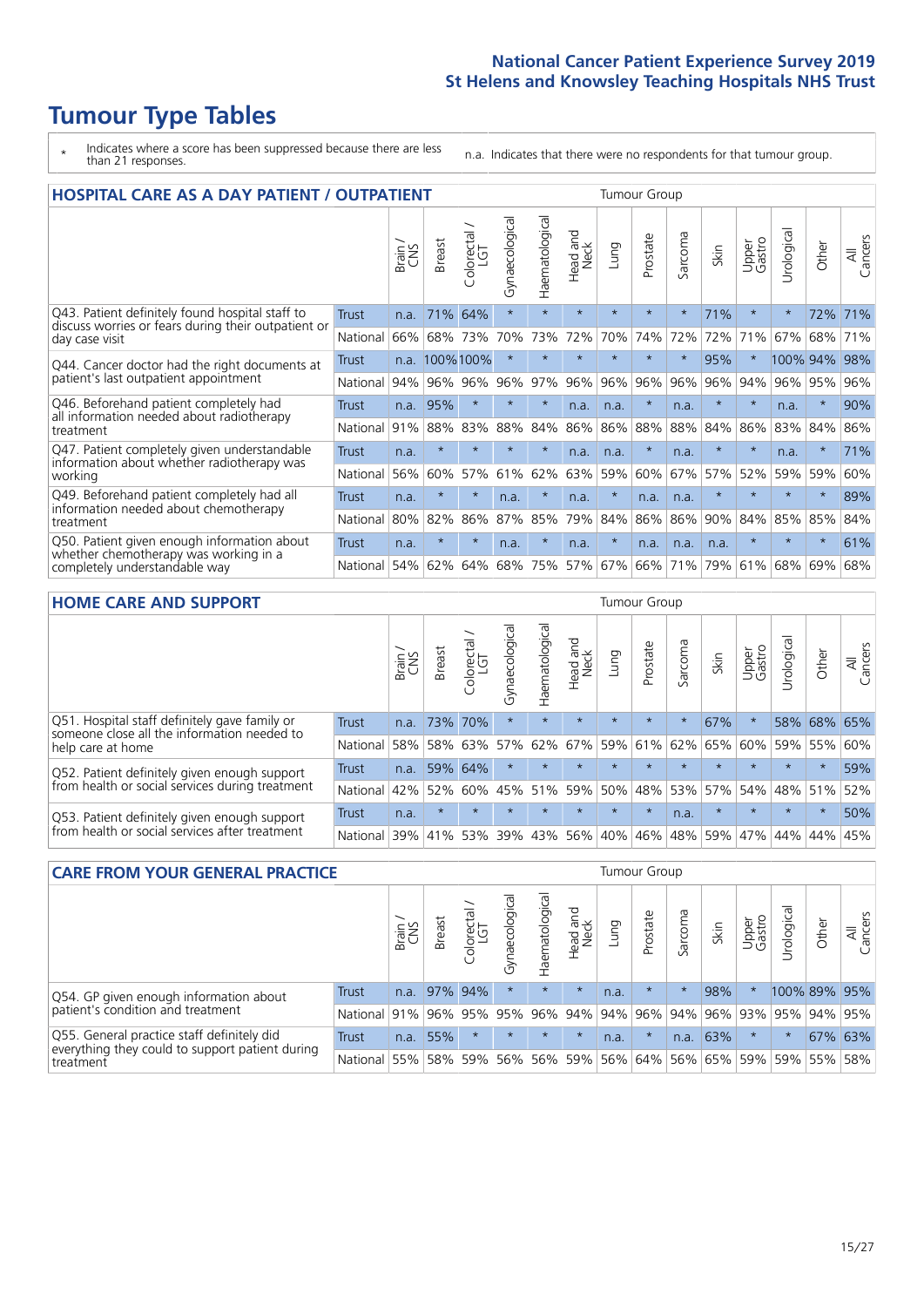# **Tumour Type Tables**

- \* Indicates where a score has been suppressed because there are less than 21 responses.
- n.a. Indicates that there were no respondents for that tumour group.

#### **YOUR OVERALL NHS CARE TUMOUR OVERALL NHS** CARE

|                                                                                                                  |              | Brain<br>CNS | <b>Breast</b> | olorectal<br>LGT<br>Ü | Gynaecological | Haematological | Head and<br>Neck | Lung    | Prostate | arcoma<br>ιñ | Skin | Upper<br>Gastro | Urological | Other       | All<br>Cancers |
|------------------------------------------------------------------------------------------------------------------|--------------|--------------|---------------|-----------------------|----------------|----------------|------------------|---------|----------|--------------|------|-----------------|------------|-------------|----------------|
| Q56. Different people treating and caring for<br>patient always work well together to give best<br>possible care | Trust        | n.a.         | 77%           | 81%                   | $\star$        | $\star$        | $\star$          | $\star$ | $\star$  | $\star$      | 79%  | $\star$         | 79%        | 69%         | 76%            |
|                                                                                                                  | National     | 60%          | 73%           | 73%                   | 69%            | 75%            | 73%              | 73%     | 75%      | 70%          | 79%  | 69%             | 74%        | 68%         | 73%            |
| Q57. Patient given a care plan                                                                                   | <b>Trust</b> | n.a.         | 64%           | 47%                   | $\star$        |                | $\star$          | $\star$ | $\star$  | $\ast$       | 49%  |                 | 29%        | 19%         | 44%            |
|                                                                                                                  | National     | 36%          | 41%           | 40%                   | 34%            | 36%            | 39%              | 36%     | 40%      | 34%          | 44%  | 36%             | 33%        | 31%         | 38%            |
| Q58. Overall the administration of care was good                                                                 | Trust        | n.a.         | 96%           | 97%                   | $\star$        |                |                  | $\star$ | $\star$  | $\star$      | 87%  |                 | 91%        | 94%         | 92%            |
| or very good                                                                                                     | National     | 85%          | 90%           | 88%                   | 87%            | 91%            | 90%              | 90%     | 88%      | 88%          | 90%  | 86%             |            | 85% 87% 89% |                |
| Q59. Patient felt length of time for attending<br>clinics and appointments for cancer was about                  | <b>Trust</b> | n.a.         | 70%           | 94%                   | $\star$        |                | $\star$          | $\star$ | $\star$  | $\star$      | 72%  |                 | 88%        | 69% 80%     |                |
| right                                                                                                            | National     | 58%          | 68%           | 73%                   | 66%            | 66%            | 71%              | 71%     | 76%      | 68%          | 73%  | 66%             | 75%        | 64%         | 69%            |
| Q60. Someone discussed with patient whether                                                                      | <b>Trust</b> | n.a.         | 26%           | 13%                   | $\star$        |                | $\star$          | $\star$ | $\star$  | $\star$      | 14%  | $\star$         | 3%         | 24%         | 18%            |
| they would like to take part in cancer research                                                                  | National     | 42%          | 30%           | 32%                   | 31%            | 33%            | 21%              | 34% 31% |          | 36%          | 20%  | 36%             | 21%        | 32%         | 30%            |
| Q61. Patient's average rating of care scored from<br>very poor to very good                                      | Trust        | n.a.         | 9.3           | 9.4                   | $\star$        | $\star$        | $\star$          | $\star$ | $\star$  | $\star$      | 9.0  | $\star$         | 9.0        | 9.0         | 9.1            |
|                                                                                                                  | National     | 8.6          | 8.9           | 8.8                   | 8.7            | 8.9            | 8.8              | 8.8     | 8.8      | 8.8          | 8.9  | 8.7             | 8.7        | 8.7         | 8.8            |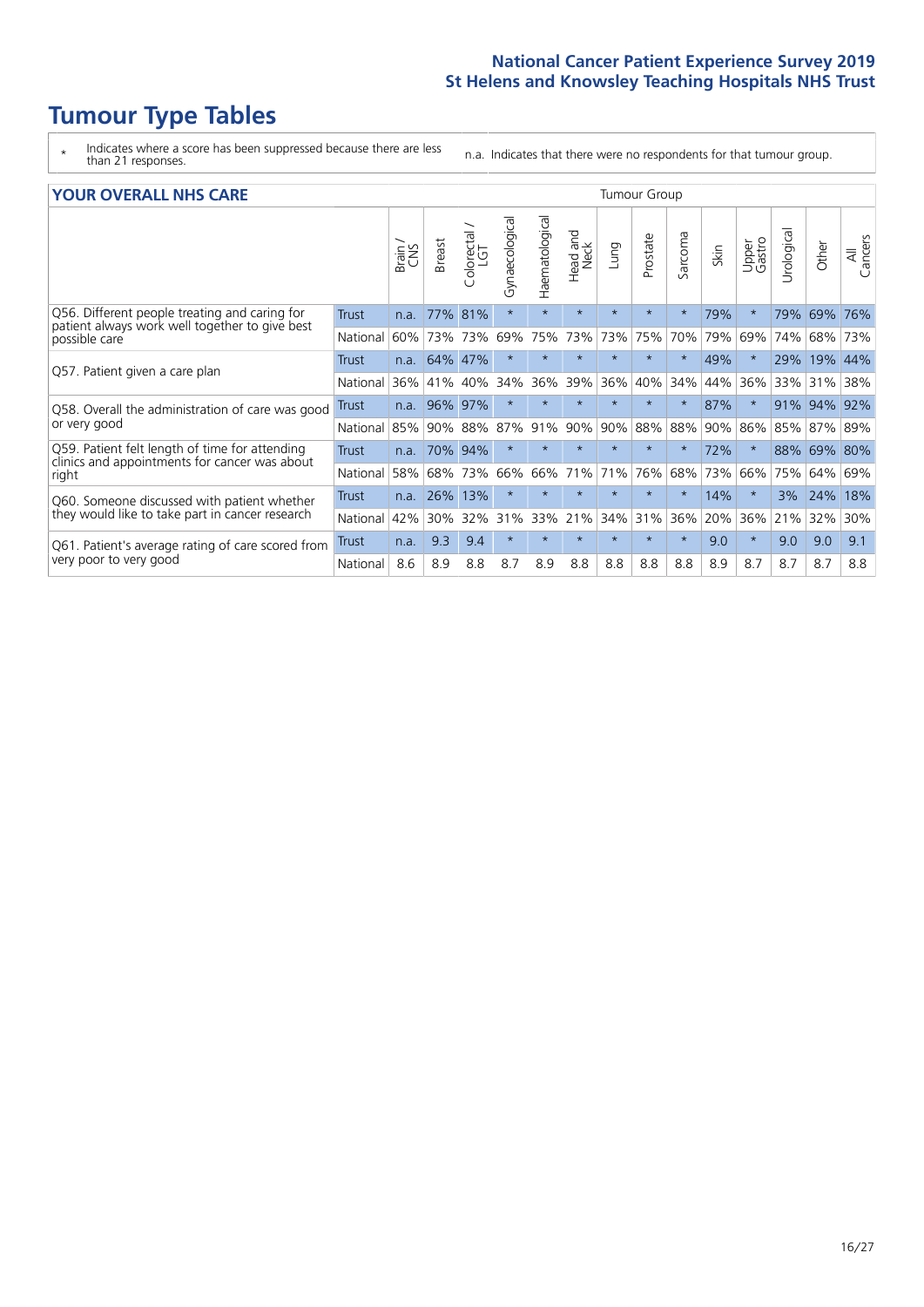### **Year on Year Charts**





#### **DIAGNOSTIC TESTS**





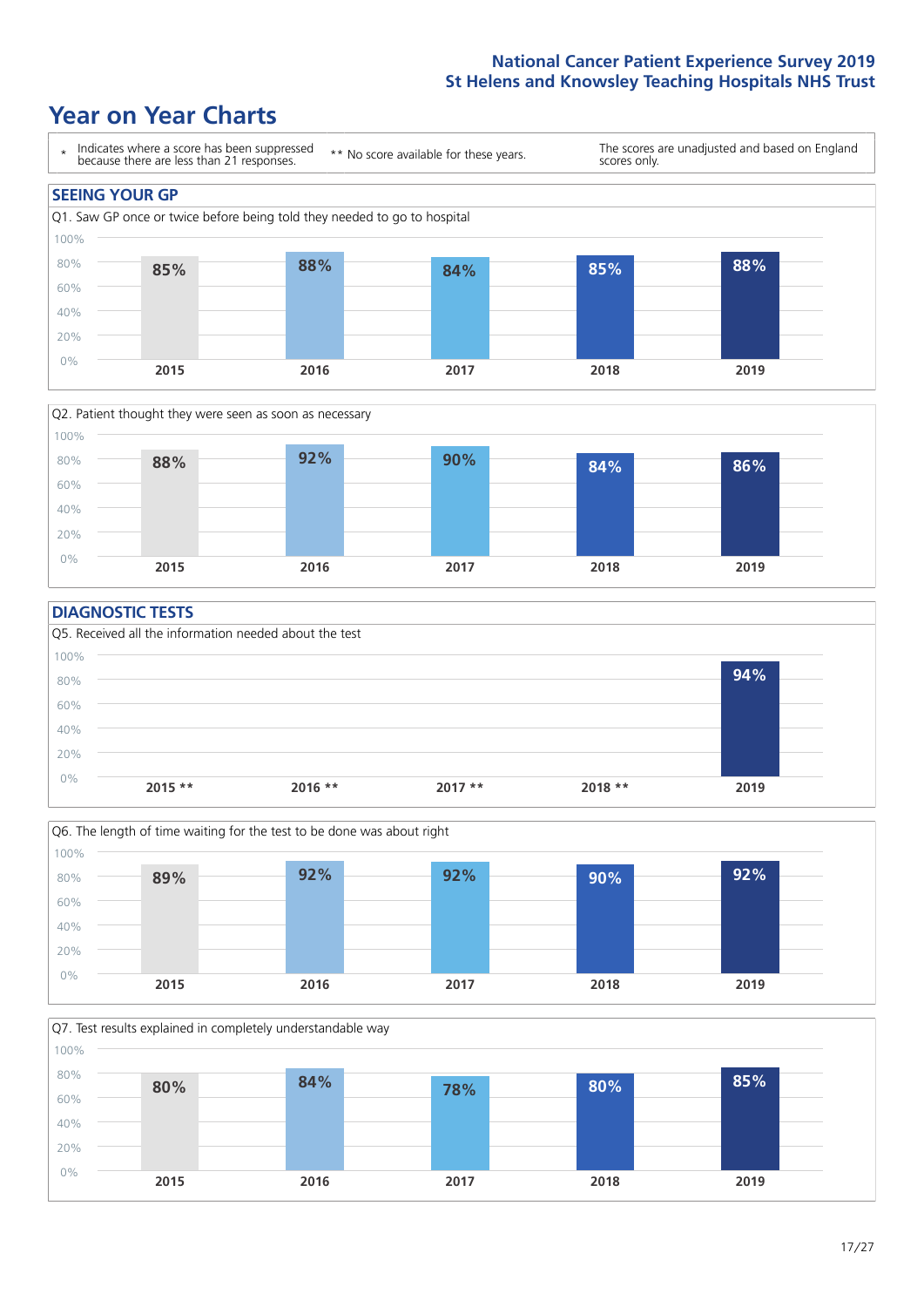







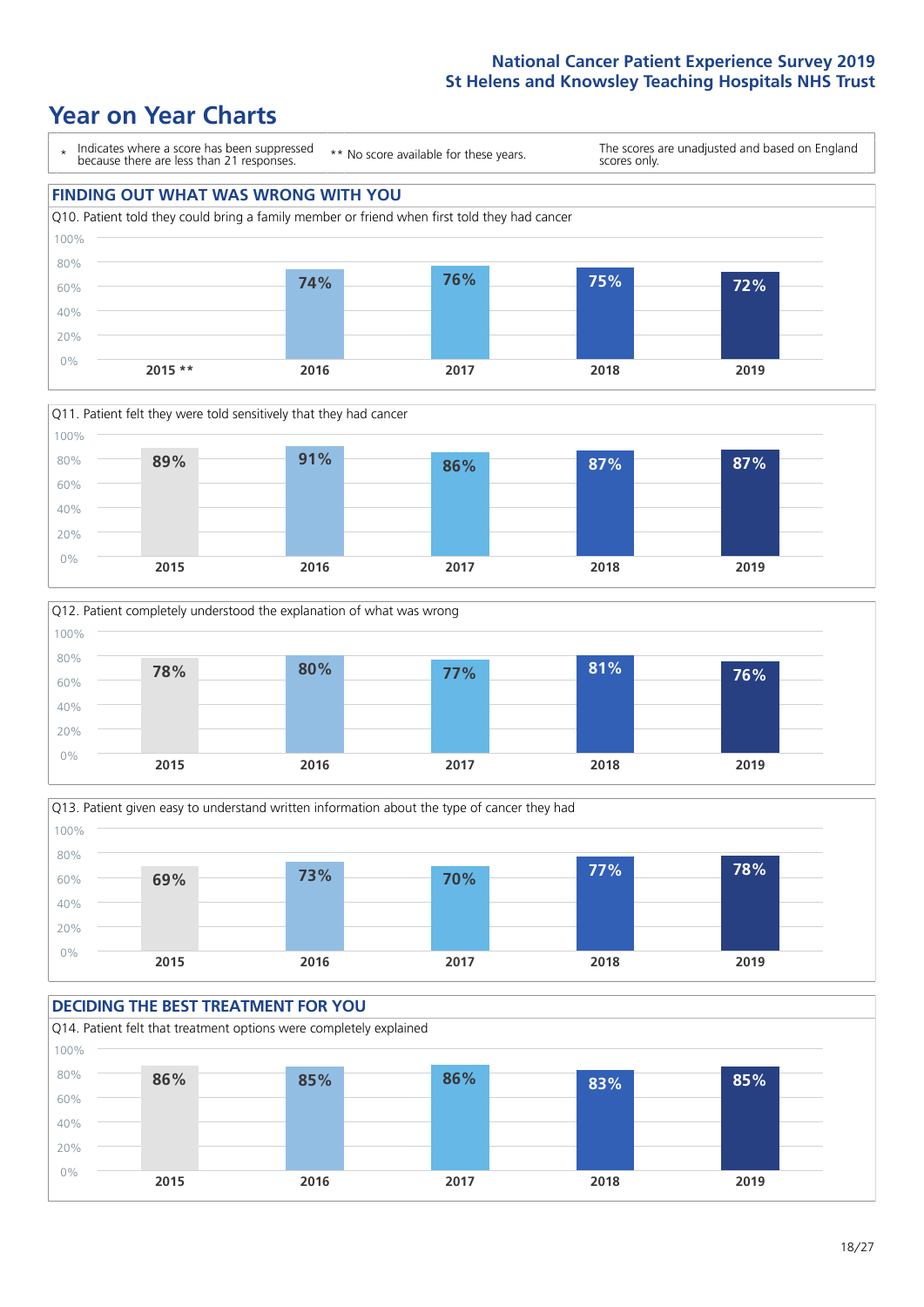







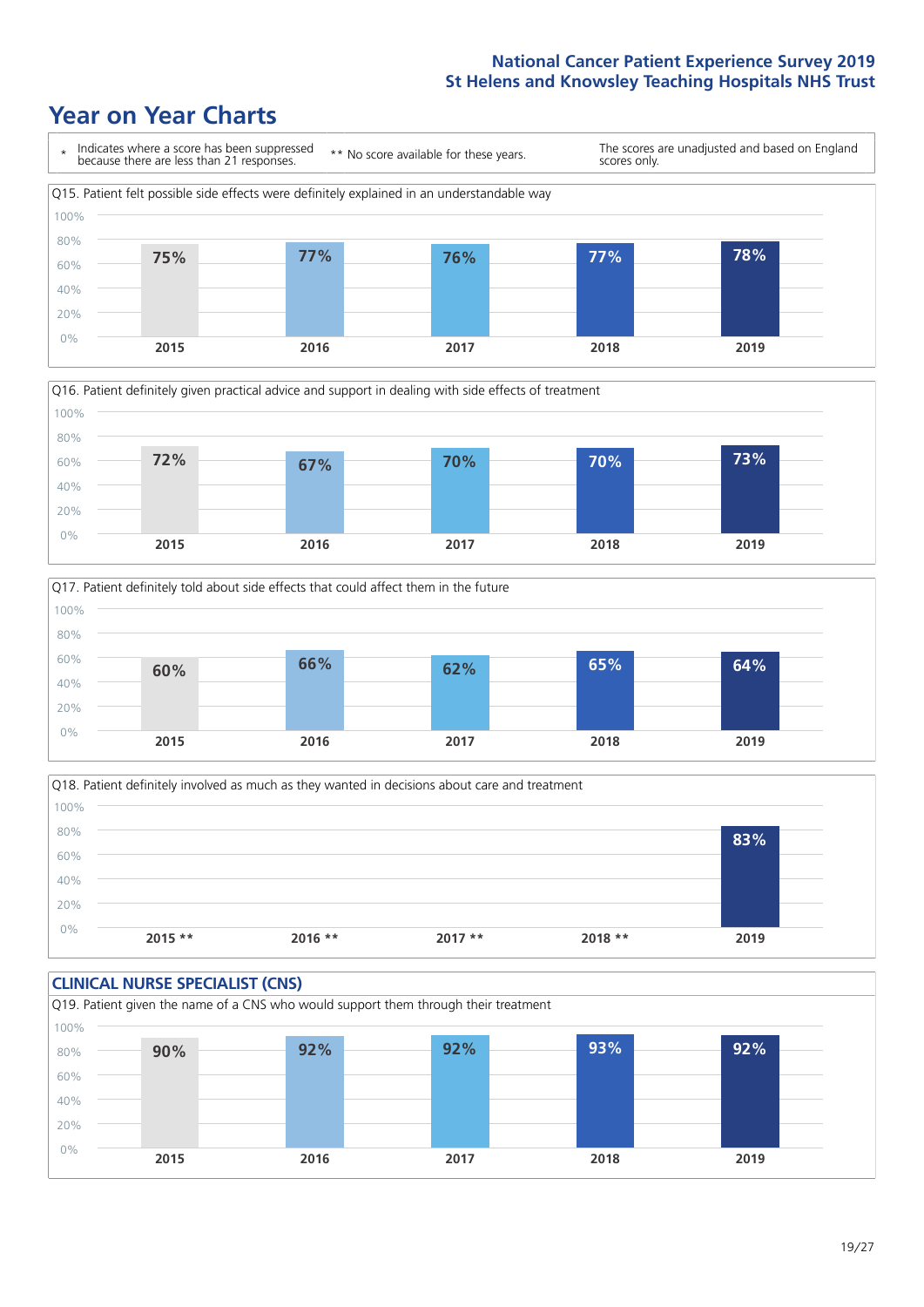### **Year on Year Charts**









Q24. Hospital staff gave information on getting financial help or possible benefits 0% 20% 40% 60% 80% 100% **2015 2016 2017 2018 2019 52% 65% 73% 62% 70%**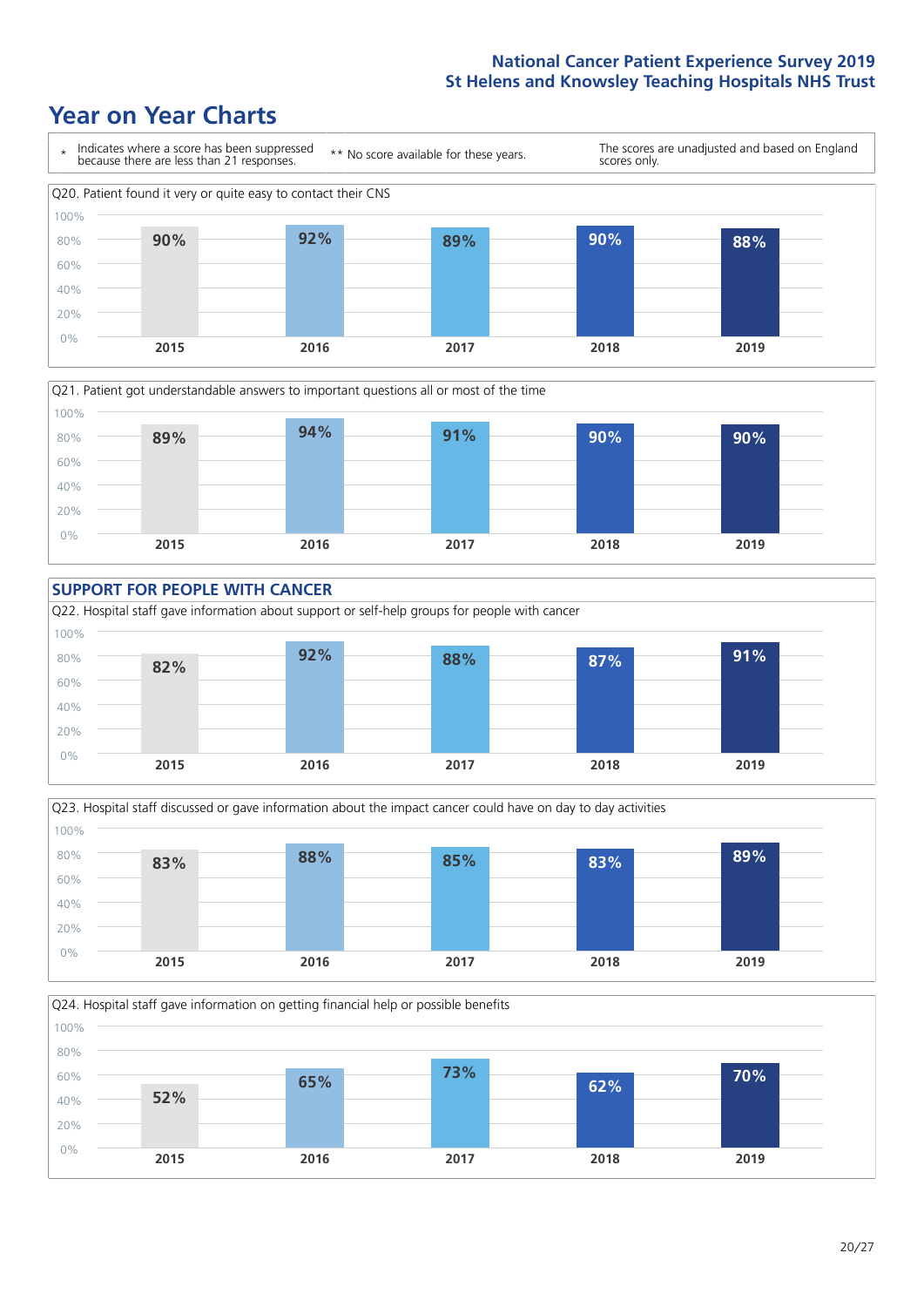### **Year on Year Charts**



#### **OPERATIONS**





#### **HOSPITAL CARE AS AN INPATIENT** Q30. Hospital staff didn't talk in front of patient as if patient wasn't there 0% 20% 40% 60% 80% 100% **2015 \*\* 2016 \*\* 2017 \*\* 2018 \*\* 2019 91%**

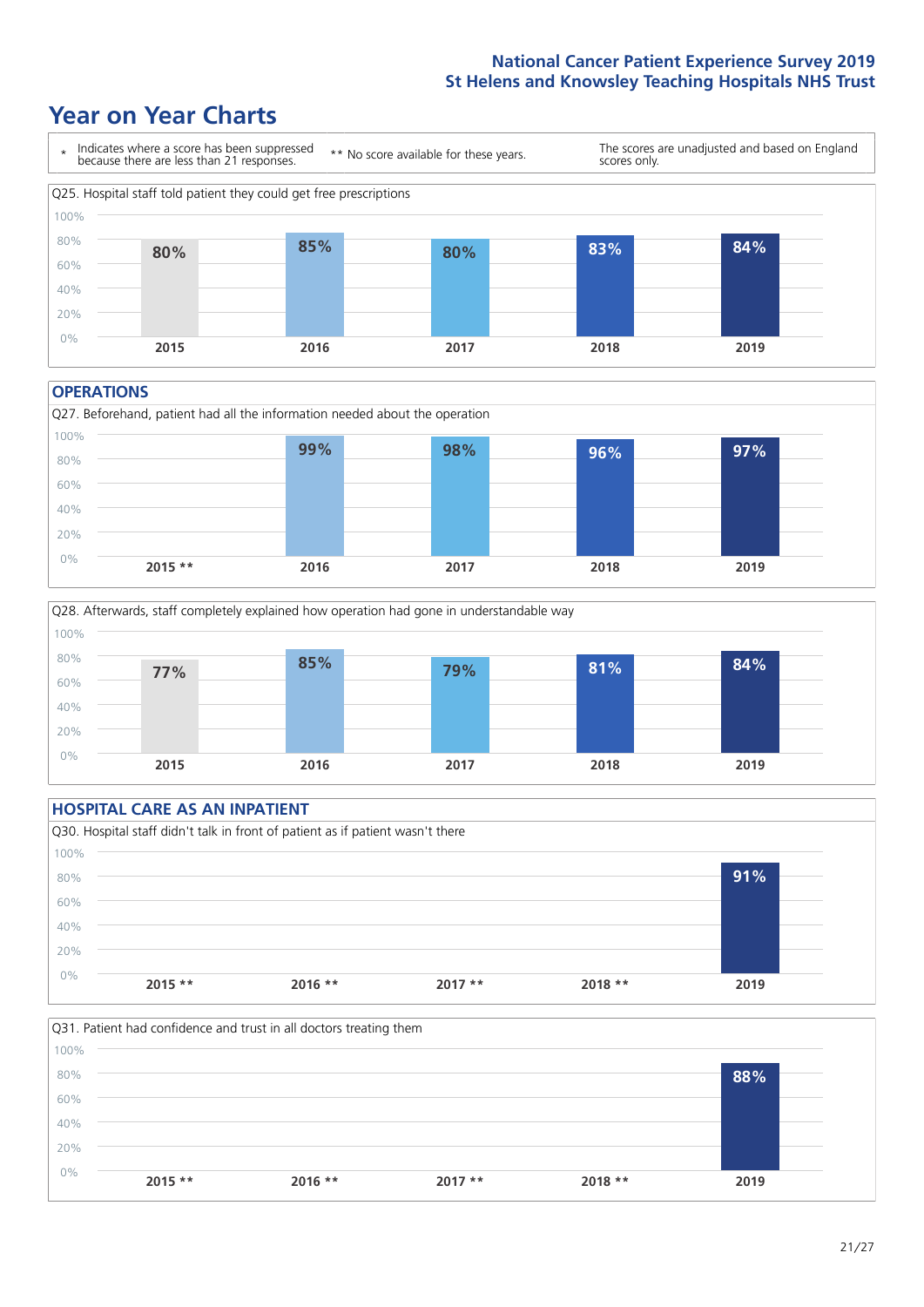







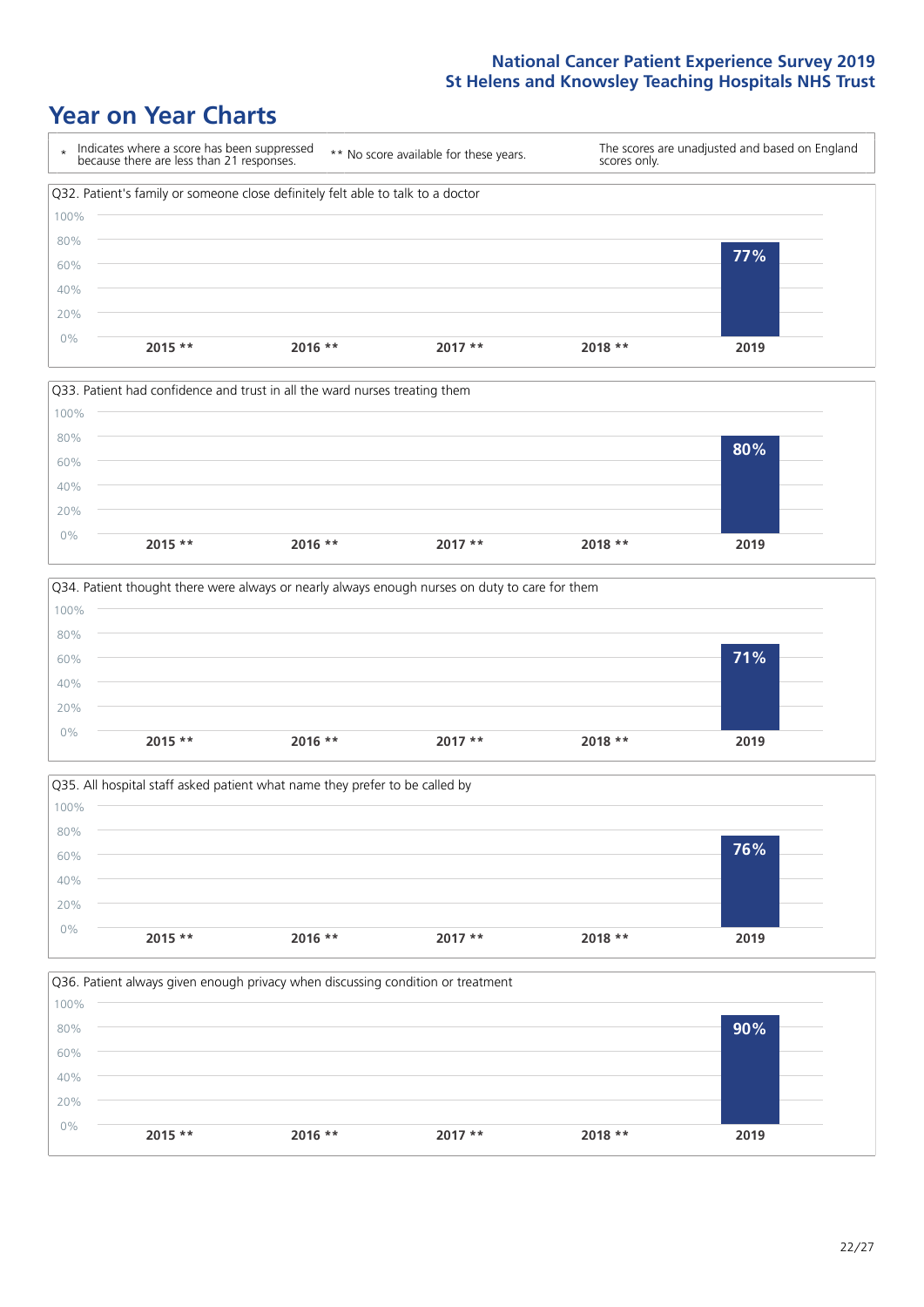







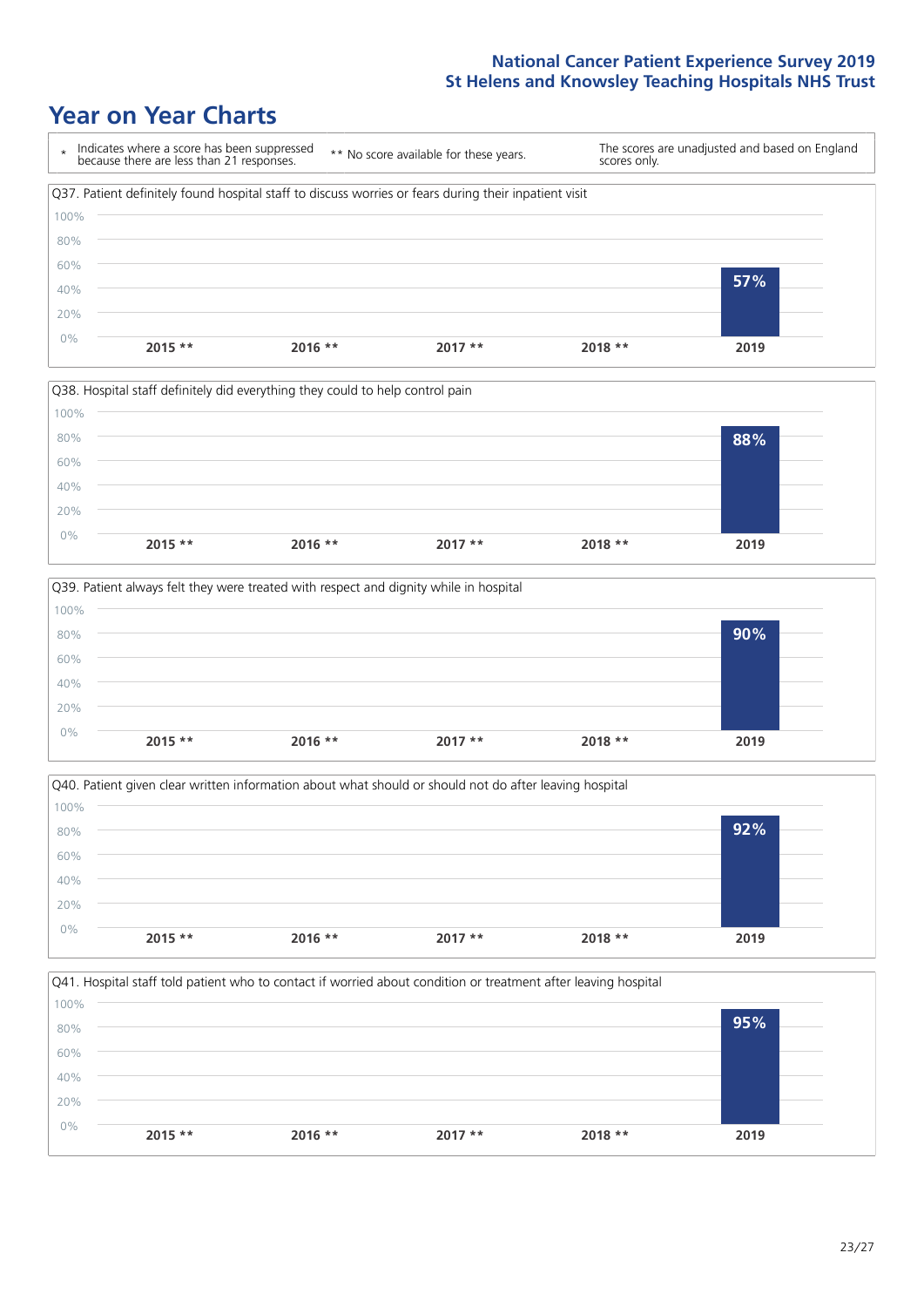







Q49. Beforehand patient completely had all information needed about chemotherapy treatment 0% 20% 40% 60% 80% 100% **2015 2016 2017 2018 2019 83% 89% 88% 82% 89%**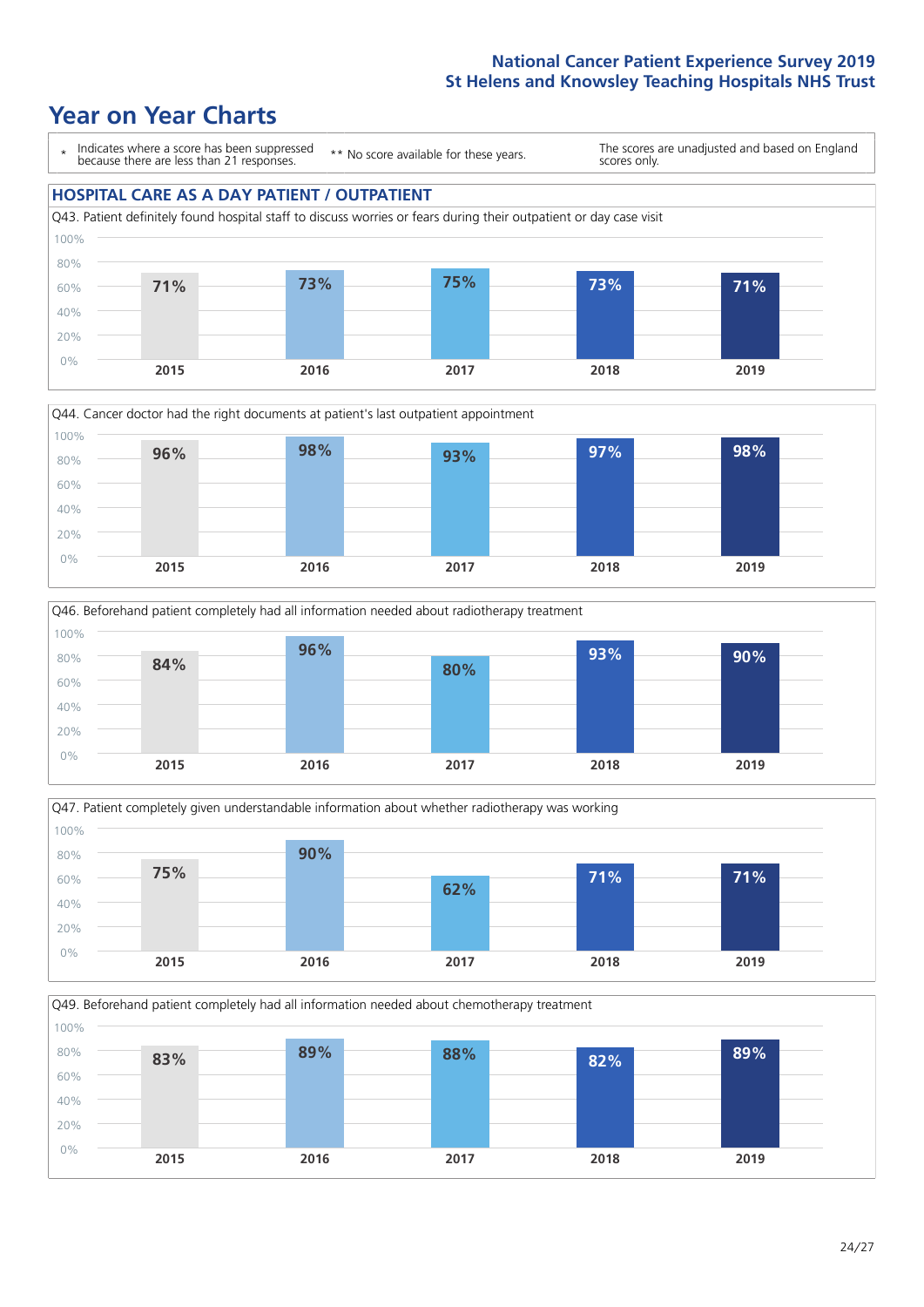### **Year on Year Charts**



#### **HOME CARE AND SUPPORT**







#### **CARE FROM YOUR GENERAL PRACTICE** Q54. GP given enough information about patient's condition and treatment 0% 20% 40% 60% 80% 100% **2015 2016 2017 2018 2019 96% 96% 95% 95% 95%**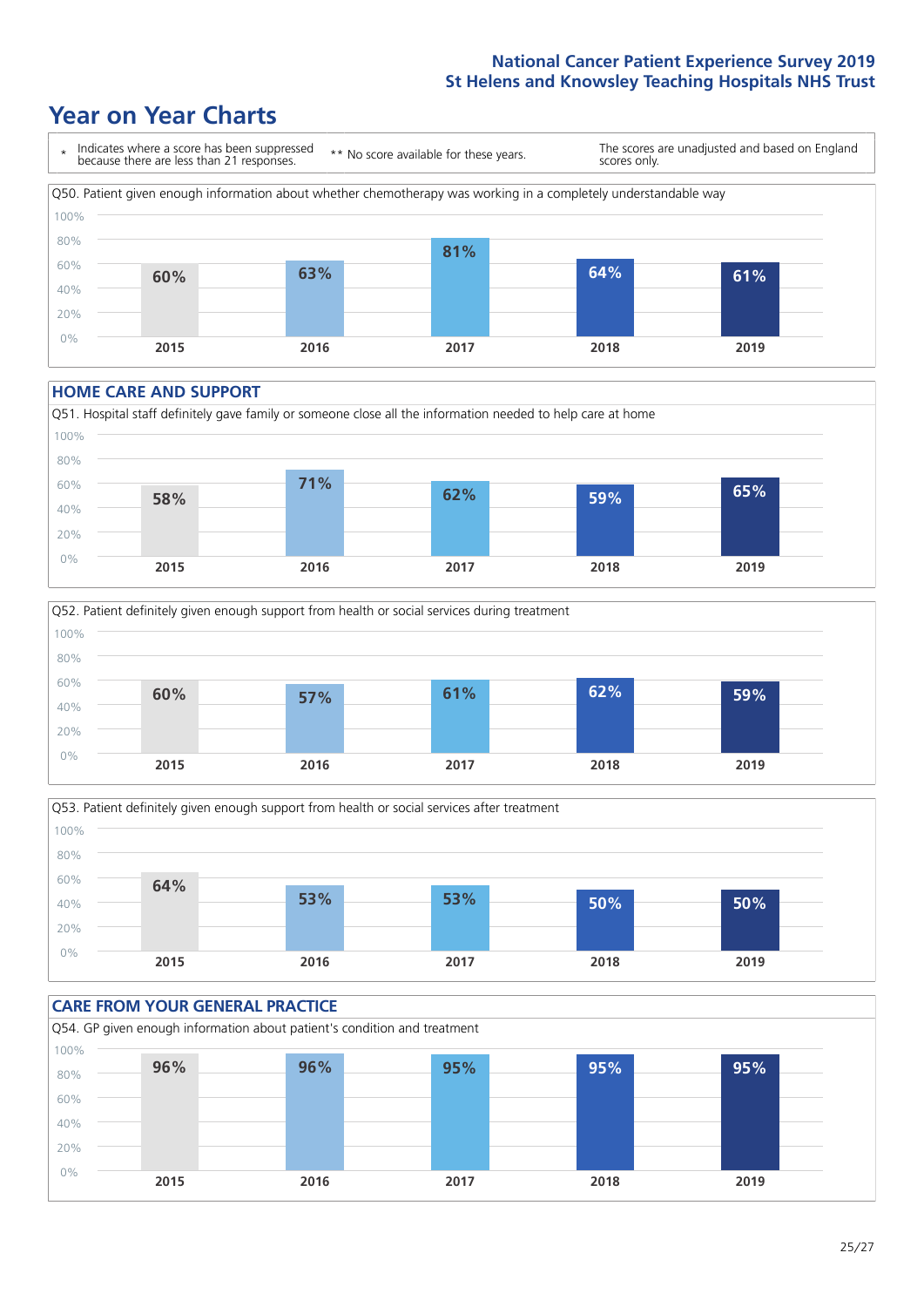### **Year on Year Charts**



#### **YOUR OVERALL NHS CARE**







Q59. Patient felt length of time for attending clinics and appointments for cancer was about right 0% 20% 40% 60% 80% 100% **2015 2016 2017 2018 2019 72% 82% 78% 74% 80%**